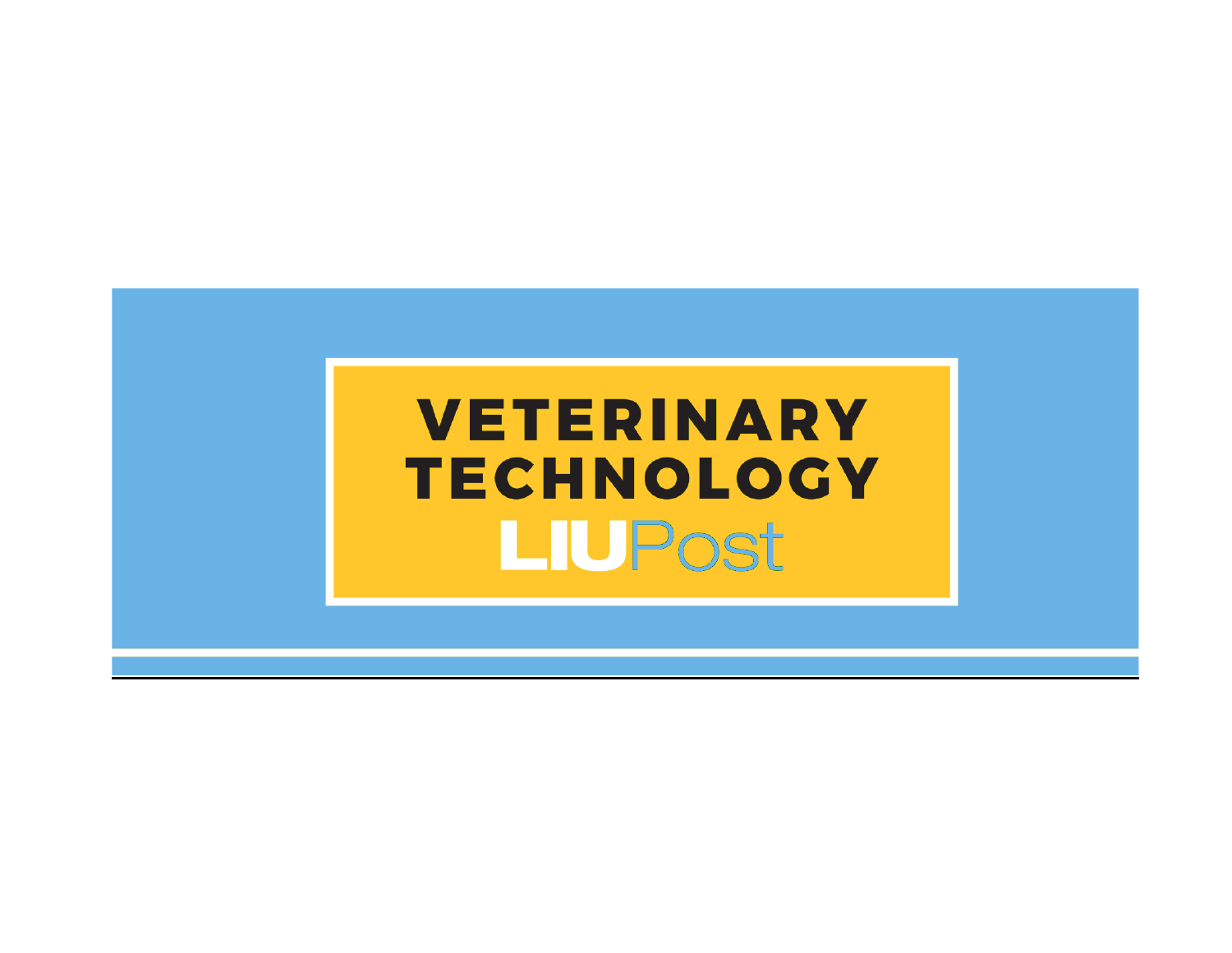### *Veterinary Technology Program Handbook*

# 2021

Welcome to the Veterinary Technology Program at LIU Post!

We look forward to giving you the best in academics and experience, and are here to guide you toward achieving your goals of professional satisfaction in this challenging, multi-faceted field.

This program is designed to provide you with the veterinary science knowledge and acquisition of clinical skills that will allow you to succeed in passing the national licensing examination for veterinary technology once our program is accredited, and to then become a sought-after licensed veterinary technologist (LVT). Should you choose, you can also follow a course series designed to give you the best possible platform from which to apply to veterinary medical school. Along the way, we will be here to inspire and support you, and to develop your skills of observation and decision-making. We want you to be an outstanding student, and an outstanding veterinary professional.

The licensed veterinary technologist plays a pivotal role as part of the veterinary team. Graduates of the program can find jobs in a wide variety of settings. These include privately owned or corporate veterinary practices, research institutions, animal shelters, regulatory organizations, zoos and industry. LVTs are in high demand in the current job market, providing clients and animals they serve with compassion and competence.

In fact, the U.S. Bureau of Labor Statistics indicates that the job market for licensed veterinary technicians will grow by 20% (much faster than average) by 2026. These trends in veterinary technology demonstrate the demand for highly skilled, licensed technologists.

Students planning to apply to veterinary medical school will need to take a variety of additional natural science courses. These schools vary somewhat in their requirements. Pre-vet students will particularly need to consult with Program faculty on a regular basis to make sure that they are well-prepared for this wonderful, arduous professional pursuit.

This handbook has been developed to familiarize students with materials pertaining to the program and the profession. Veterinary Technology Program students are responsible for knowing the material in this guide and seeking clarification as needed.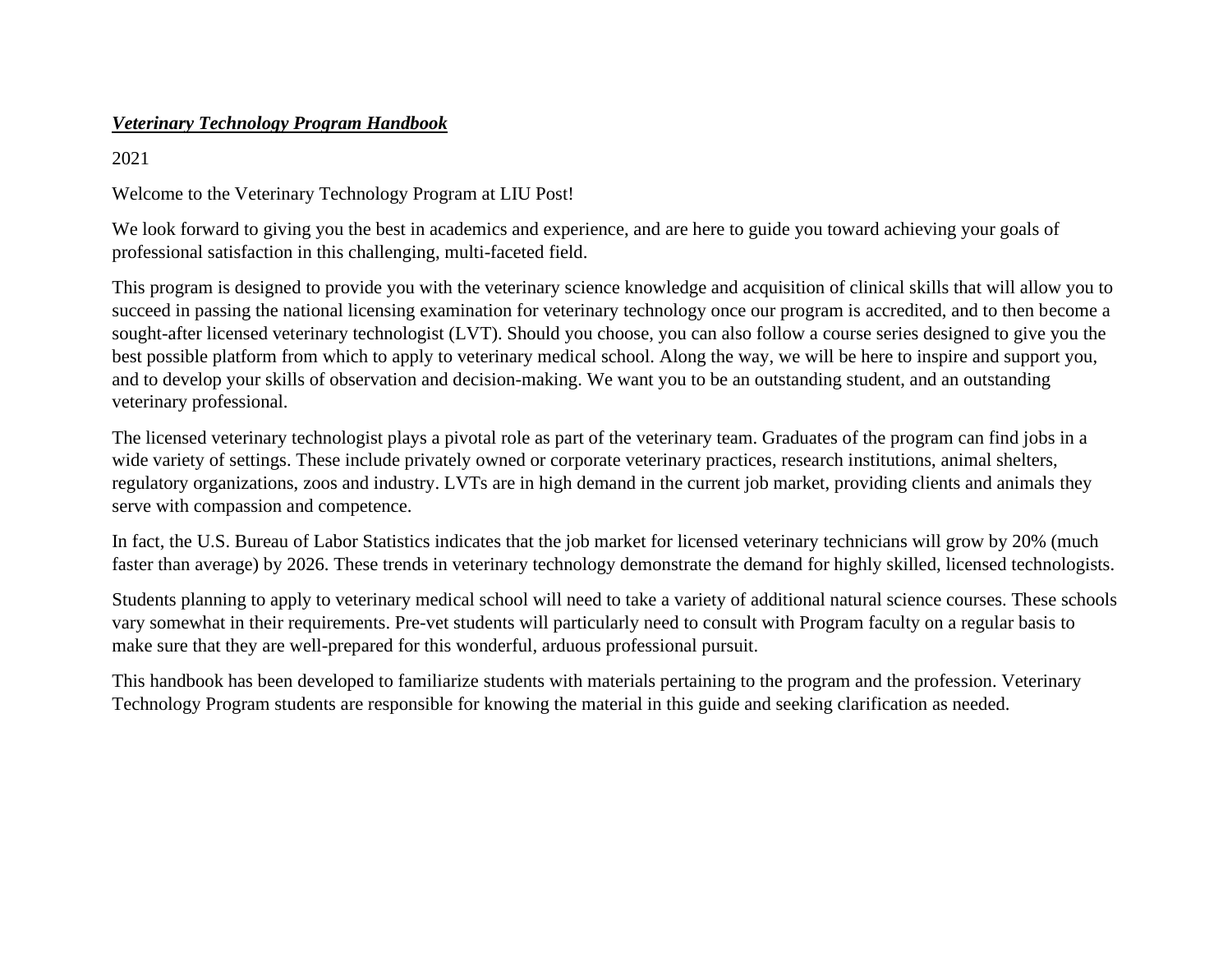#### *Veterinary Technician's Oath*

*I solemnly dedicate myself to aiding animals and society by providing excellent care and services for animals, by alleviating animal suffering, and by promoting public health. I accept my obligations to practice my profession conscientiously and with sensitivity, adhering to the profession's Code of Ethics and furthering my knowledge and competence through a commitment to lifelong learning.*

Adopted by NAVTA, 1987

#### *Veterinarian's Oath*

*Being admitted to the profession of veterinary medicine, I solemnly swear to use my scientific knowledge and skills for the benefit of society through the protection of animal health and welfare, the prevention and relief of animal suffering, the conservation of animal resources, the promotion of public health, and the advancement of medical knowledge. I will practice my profession conscientiously, with dignity, and in keeping with the principles of veterinary medical ethics. I accept as a lifelong obligation the continual improvement of my professional knowledge and competence.*

Adopted by AVMA, amended 2010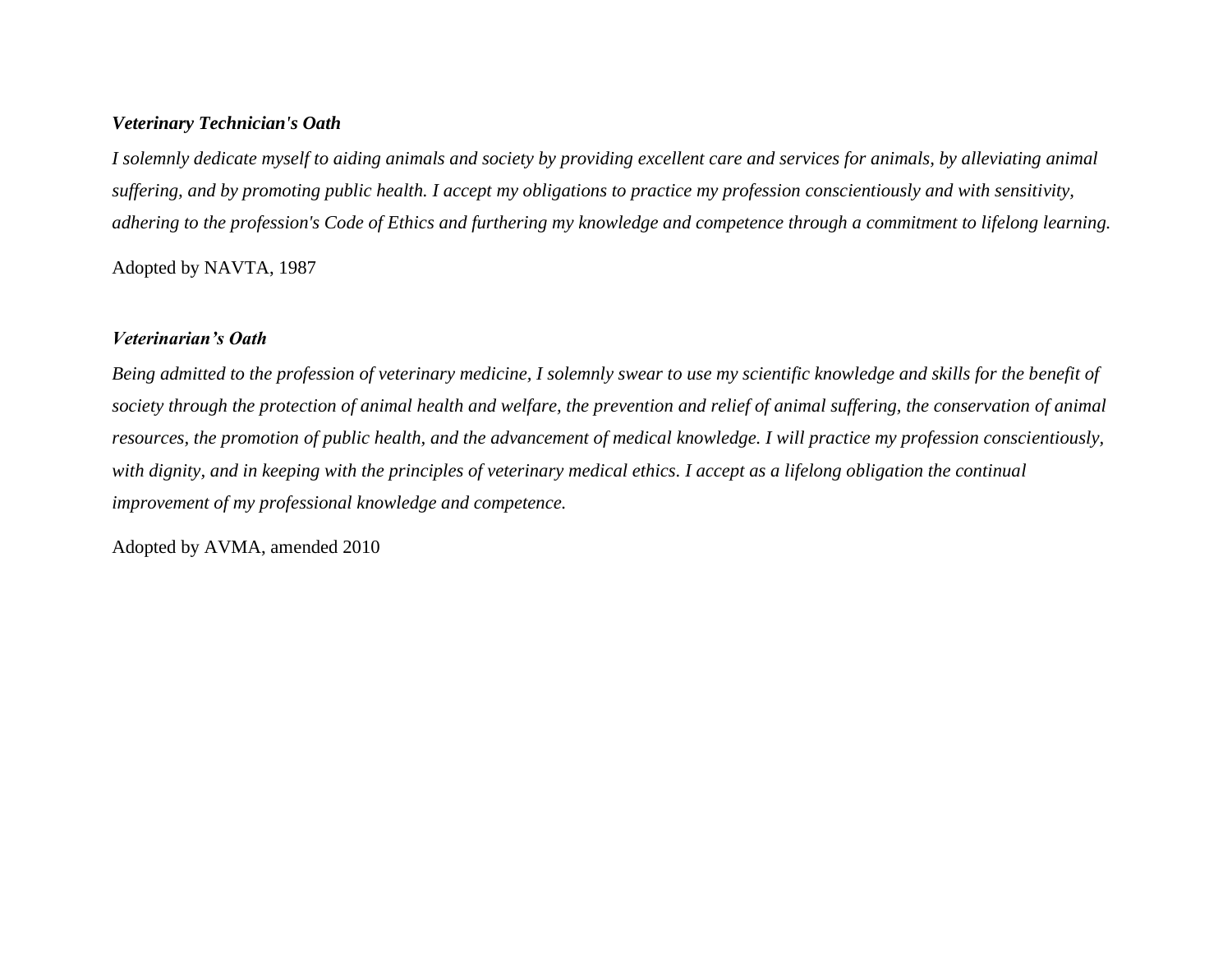### **Professional Basics**

Long Island University Post is the premier private college on Long Island. While LIU campuses are located in Brooklyn, Nassau and Suffolk counties, our students have the opportunity to expand their education to many other places in the world as well.

An LVT is a graduate of a two- or four-year AVMA-accredited program in Veterinary Technology. In New York State, graduates of an AVMA-accredited program must pass the Veterinary Technician National Examination (VTNE), apply to the New York State Office of the Professions for a license, and pay a fee, to use the title of licensed veterinary technician. A person who graduates from a two-year program is referred to as a veterinary technician, and one who graduates from a four-year program is a veterinary technologist. The title LVT is used for both, once licensed.

The Veterinary Technology Program at LIU-Post is designed to educate Veterinary Technologists in the practical skills required for their profession and to prepare them academically for the VTNE and/or higher education.

As of this writing, the program is not accredited, as a four year program cannot be considered for accreditation until its first group of students is through more than two-thirds of the program. A request for consideration for beginning the process toward possibly achieving accreditation has been accepted by the AVMA.

Licensed veterinary technologists with an interest in specialization can pursue professional advancement in specific areas. The NAVTA Committee on Veterinary Technician Specialties oversees the Veterinary Technician Specialties. There are at least 16 Veterinary Technician Specialties (VTS) in areas such as dentistry, anesthesia, emergency and critical care, behavior, internal medicine, and zoo medicine. Technologists are uniquely qualified to pursue this board certification, given their additional education in case reporting and science writing. Technologists are also at an advantage if their goals include practice management, academia, and supervisory roles in multi-specialty hospitals.

There is a strong need for LVTs to care for laboratory animals in the New York area. After six months of work in the animal research field, Licensed Veterinary Technicians/Technologists are eligible to take the certification exam to become an Assistant Laboratory Animal Technician (ALAT). Information on the certification examination, given by the American Association for Laboratory Animal Science, can be found at: http://www.aalas.org

A veterinarian holds a degree as a Doctor of Veterinary Medicine (DVM; the University of Pennsylvania uses the appellation VMD, but it is the same degree from a professional standpoint). Most veterinary medical colleges require a baccalaureate degree or equivalent from an accredited four-year college, as well as a significant amount of animal experience.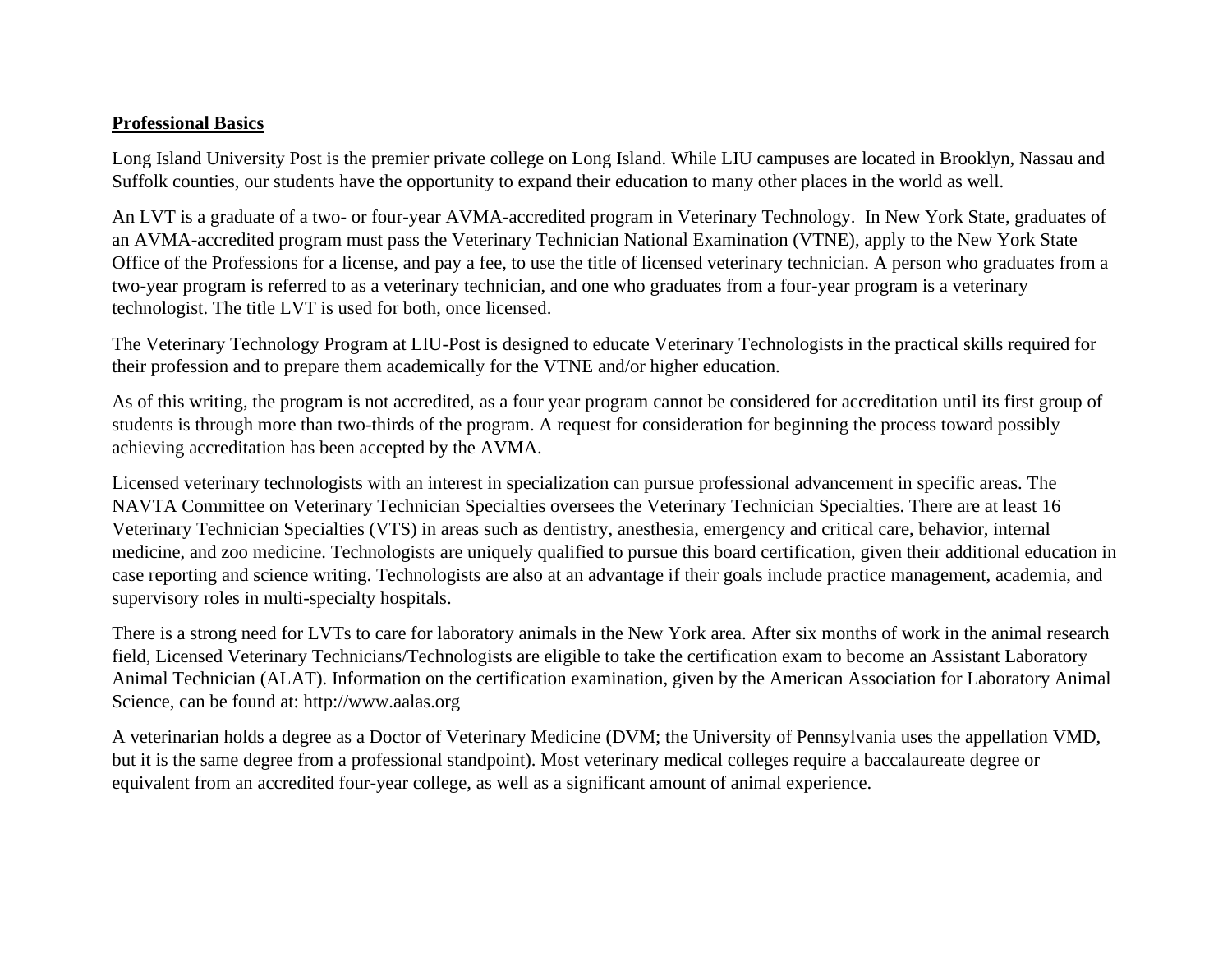The LIU-Post veterinary technology program allows the student to not only get a wealth of hands-on work with animals, but a solid experiential and academic background in many of the subjects covered in greater depth in veterinary medical school. Students intending to apply to veterinary medical school will receive specific advisement from the Program faculty to make sure that they obtain credits in all of the natural science and other courses required by veterinary medical schools.

For more information about veterinary education, the practice of veterinary technology and veterinary medicine, and the requirements for licensure in veterinary technology and veterinary medicine in New York State, please feel free to visit the websites of the: American Veterinary Medical Association; New York State Department of Education, Office of the Professions; National Association of Veterinary Technicians in America; and Veterinary Support Personnel Network. By the way, membership in the latter is free to vet tech students, and it is a terrific resource for research, finding out more about the profession, and jobs.

### **Our Mission**

The Veterinary Technology Program has been established to enable students with diverse backgrounds and experience to acquire cutting-edge knowledge and skills to serve animal health and welfare. Students will be given the tools to become exceptional clinical providers and critical thinkers, to become active in areas as diverse as medicine, surgery, research, and education, while acquiring a dedication to life-long and life wide learning. The Program will guide its students to develop as professionals under the tenets of the Committee on Veterinary Technician Education and Activities of the American Veterinary Medical Association.

## **Our Goals**

To be specific, the goals of the LIU-Post Veterinary Technology Program are to enable the student to:

- o Perform and discuss the role of the veterinary technologist in a veterinary medical clinic or hospital
- o Knowledgeably discuss the major features of common diseases in companion and farm animals
- o Carry out the well-care and nursing skills expected of a graduate of a superior veterinary technology program
- o Complete all of the essential skills required for licensure as a veterinary technologist
- o Demonstrate critical thinking skills that allow for decision-making and problem-solving in a professional setting
- o Think and behave as a professional, including but not limited to situations involving ethical and medicolegal considerations.
- o Devote oneself to a commitment to lifelong and life wide learning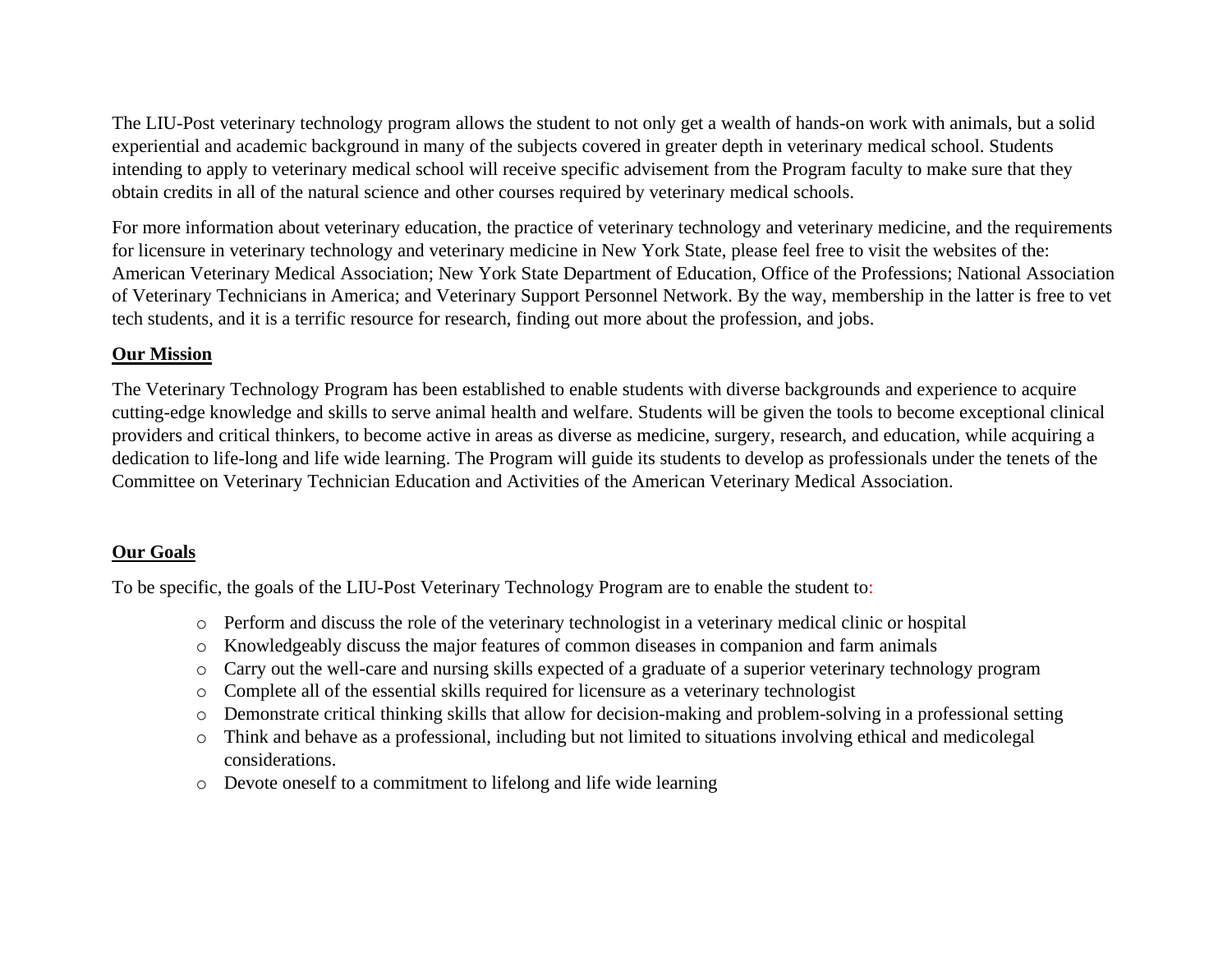### **Please note:**

New York State law limited issuance of a professional license to practice veterinary technology or veterinary medicine to "US citizens or aliens lawfully admitted for permanent residence in the United States". Although regulations change from time to time, it may be possible to request an exemption to this requirement. If you are not a legal permanent resident or citizen, please check the NYS Office of the Professions website for further information.

Also, please note that in applying for professional licensure, there is a requirement that an applicant be "…of good moral character." This does not necessarily mean that you are prevented from obtaining a license if you have a criminal record. It does mean, however, that if you have been convicted of a felony, your application will receive more scrutiny and take longer to be processed. Please bear in mind that it also means that despite your education and passing the professional licensing examinations, you may be denied a license based on a criminal background.

### **Advisement**

Each semester, Veterinary Technology majors will be notified of the times during which Veterinary Technology Program faculty will be available for counseling regarding course sequencing, as well as providing additional information for students who have questions about their academics or career goals. Students are highly encouraged to take advantage of this feature of the program. You will, of course, be receiving counseling and advisement from the College, as well as registration assistance. The program faculty will be able to offer you a specific set of recommendations, based on your professional interests and needs. In addition, the faculty will help you make sure you are completing your essential skills in a timely manner.

This is not to take the place of the Promise program. Please check in with your Promise advisor as often as you have a question; the Promise program is designed to be there for you, particularly when it comes to scheduling, but in many more aspects of the college experience.

*Please note: during Fall 2021 advisement may be carried out virtually if needed to meet University policy regarding Covid-19. Further information will be provided by each professor.*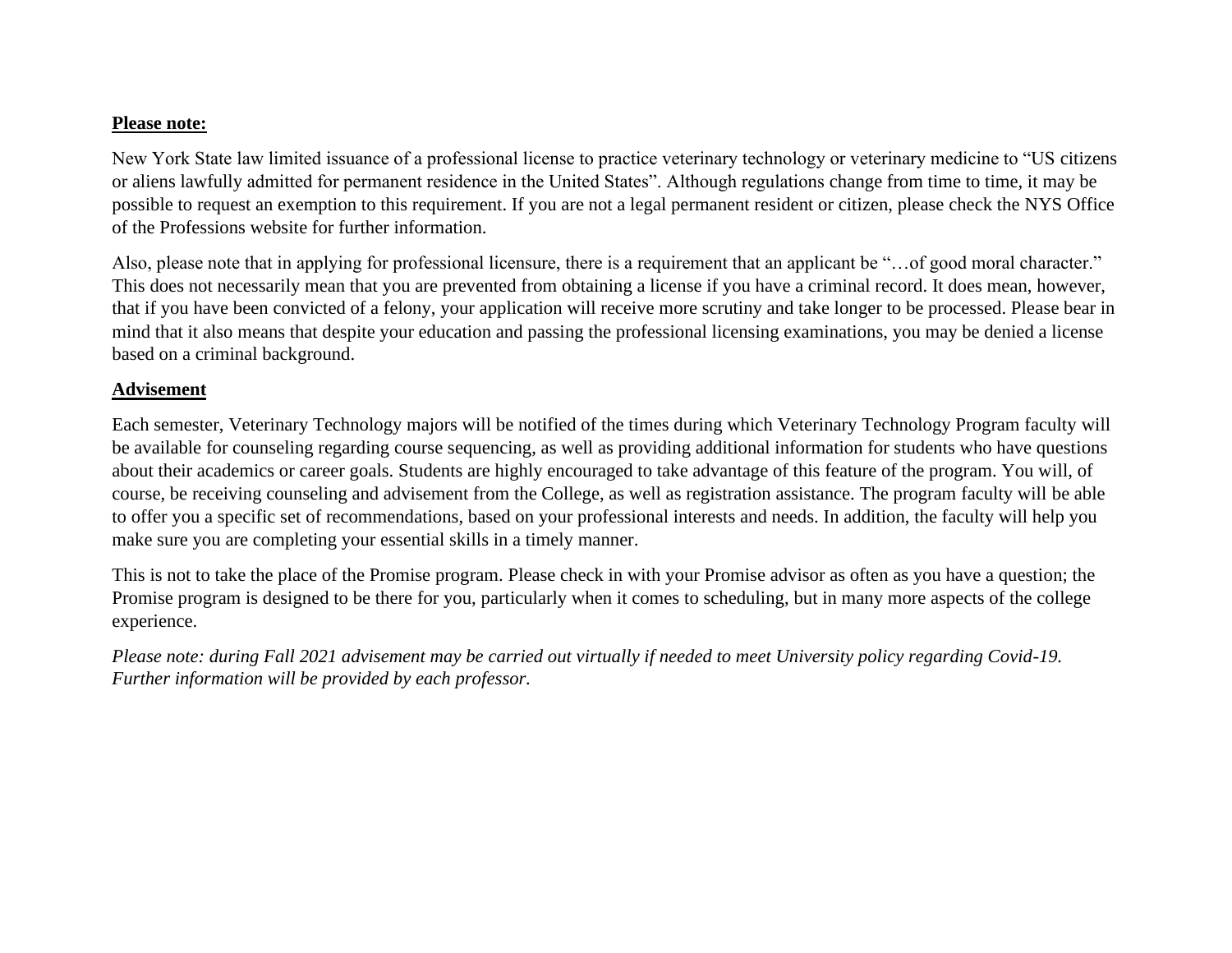#### Admission to the University

If you have any general admissions questions, particularly about financial aid, please refer to the College website, [http://www.liu.edu/Post.aspx.](http://www.liu.edu/Post.aspx) The Office of Enrollment Services is ready to assist you.

Referring specifically to the Veterinary Technology Program, an entering freshman must have, in addition to general entrance requirements, the following:

A minimum high school grade average of 83%

A minimum SAT composite score of 1000 (ACT Composite of 19)

**Transfer students** must meet the above requirements. In addition, any biology or math course that they wish to receive credit for as part of the veterinary technology major must have an equivalent number of credits to the LIU-Post course, and must have been passed with a C+ or better. Students planning to pursue pre-veterinary medicine studies should consult with the Program Director as soon as possible.

### **Physical and Behavioral Requirements**

There are certain criteria that are important in pursuing a career as a veterinary technologist or technician. These include the ability to:

- $\circ$  Hear an audio alarm, such as on surgical monitoring equipment, from two feet away
- o Read instructions in medical chart notes or on a drug container, with corrective lenses if needed
- o Write legibly for the purpose of cage cards, medical chart notes, etc.
- o Lift up to fifty pounds
- o Stand for extended periods of time
- o Handle both large and small animals, under supervision
- o Work cooperatively as a member of a team
- o Maintain a professional demeanor at all times, including in the face of emergent or end-of-life situations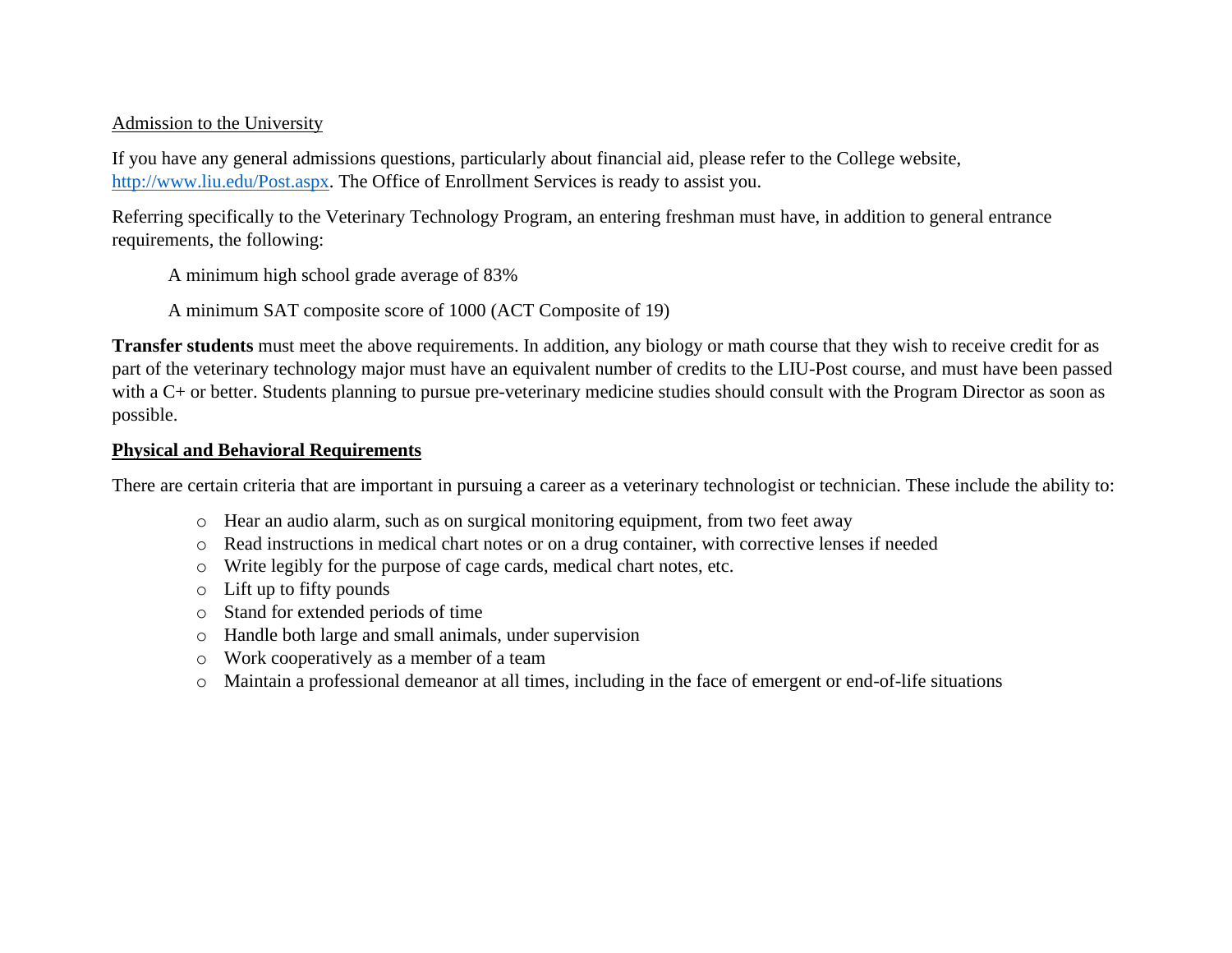### **Student Health and Safety**

The well-being of students, faculty and animals are of primary concern.

### *Vaccines*

Students are urged to undergo the series of rabies preventive (pre-exposure) vaccines. Organizations from the AVMA to the CDC recognize the risk that professionals working with animals are exposed to, and strongly recommend vaccination. A form appended to this handbook is available for the student to record the dates of vaccination and the doctor's signature. We further recommend vaccination for hepatitis B and tetanus; forms for these vaccines are provided as well.

Students are allowed to decline hepatitis and rabies vaccines, although they represent vital preventive health measures. We strongly recommend that a student pursue these vaccines in view of their benefit both for now and the future.

Please note that some clinical placements/externships may require these or other vaccines as a pre-requisite for working with them. Proof of tuberculin testing may be needed. Any requirements presented by the externship site must be fulfilled; if this is not possible, every attempt will be made to find another placement, but this is not guaranteed.

# **COVID Contingencies**

As of this writing (August, 2021), we are still dealing with the effects of SARS-CoV2 (COVID 19). We are beginning the semester in class, in person, and hope to stay that way. However, this course may be converted to an online format at any time during the semester. While we strive to provide as much notice as possible, change can be abrupt.

- Please make sure that you have a computer with both voice and visual (camera) capability. A strong internet signal is best. In the event that we go to a system other than Zoom, you may need to download a different operating system. This information will be provided as soon as it is available.
- The Information Technology (IT) office stands ready to assist you. They are located in the library. If we are not on-campus, they may be accessed by calling 516-299-3300, or by emailing it @liu.edu
- It is even more important that students consult Blackboard on a regular basis than ever before. Please report any issues as soon as they arise.
- Use of a mask is MANDATORY at all times while at school, including in the hallways and classrooms. Students without a mask will not be permitted to sit in the classroom. A face shield may be worn if you choose, in addition to the student's mask, but is not sufficient by itself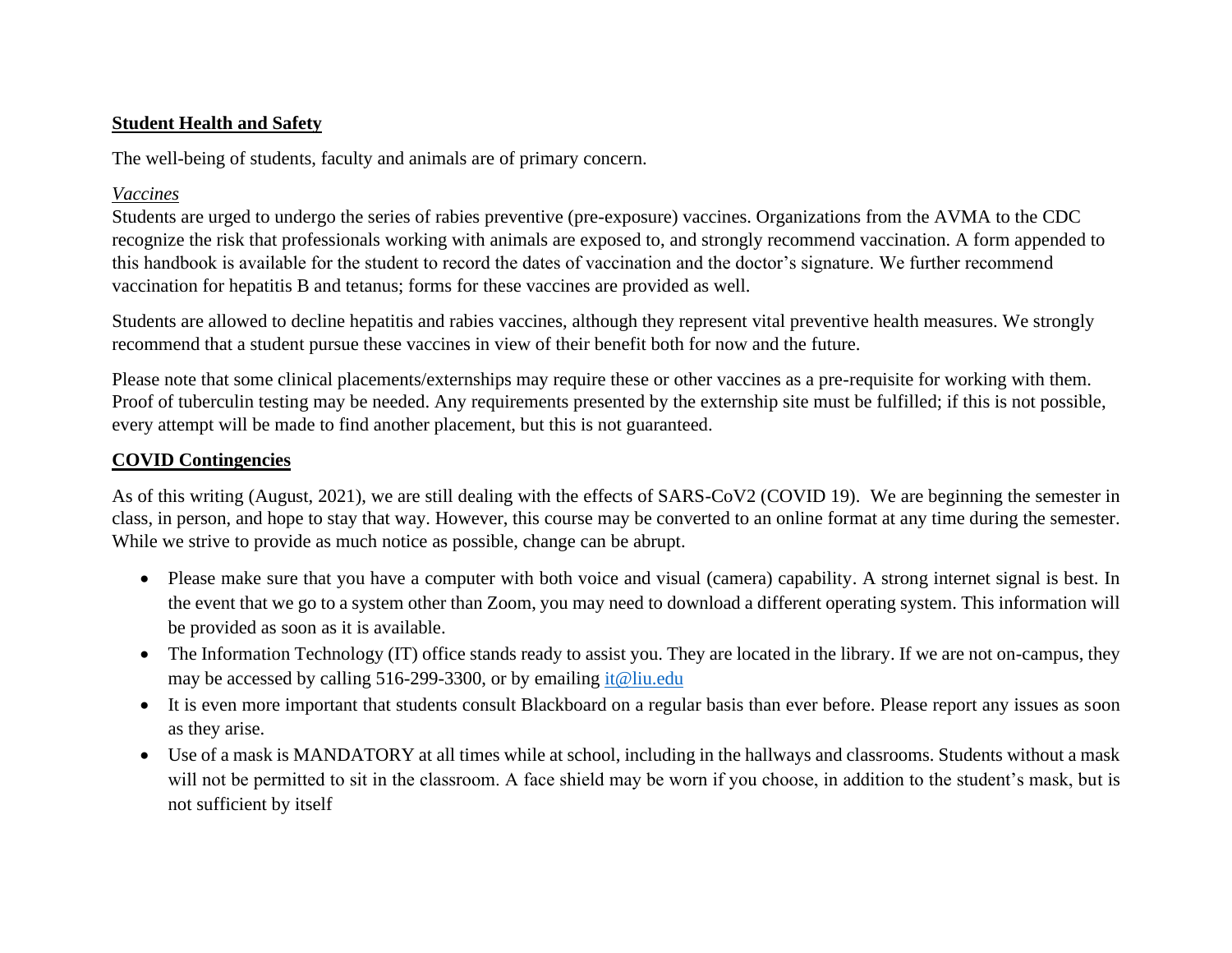### **Student Health and Safety Policies continued**

### *"Whistleblower" Policy*

If a student observes deliberate injury to animals or unsafe practices at any clinic, please report the incident to your immediate supervisor at the clinic. If the student doesn't feel comfortable doing so, they may make a report to the Clinical Coordinator (Lori Asprea) or the Program Director. It is important to note that regardless of the outcome of the investigation, the student will not undergo any penalty or suffer any consequences. Any concern on a student's part is taken very seriously and will be pursued by faculty.

### *Pregnancy*

Students who are pregnant or planning to become pregnant should check with their physician prior to participating in this program. This particularly applies to courses like clinical laboratory techniques, radiography, and externship, where there may be exposure to pathogens, or radiation, of obstetrical significance. It is the student's responsibility to obtain documentation of medical clearance to engage in these activities.

#### *Aggressive Animal Policy*

When handling animals at clinical locations students will always be supervised, particularly when working around aggressive patients. When working with aggressive animals, students are to use the utmost caution and should always ask for assistance or for someone else to take over if they feel they do not have adequate control over the patient. When working with any animals, especially fearful or aggressive animals, there is an inherent risk of scratches or bites. In the instance of any injury or bite, please see policy below.

#### *Incidents and Injury*

A student who has sustained any injury in the classroom or lab setting notify the instructor or program director immediately, wash any injury thoroughly. Faculty will contact security for the purposes of filing an incident report. Any student sustaining injury should contact their primary care physician or go to urgent care for further treatment. Students are made aware of first aid, eyewash and body shower stations in the laboratory.

A student who is bitten during an externship (or on campus) should wash the wound thoroughly immediately after the incident, with soap or disinfectant scrub and warm water. The student is then directed to call his or her family physician for further instructions. In the case of a penetrating wound, the student should go to the Emergency Department of your local hospital, or his/her regular doctor, depending on which services are available soonest. The student should also advise the faculty member associated with the course involved and/or the Program Director. Note that a student assumes liability for such injuries as part of studying in this major. If students are not presently covered by health insurance, it is **strongly** advised that they arrange for such coverage.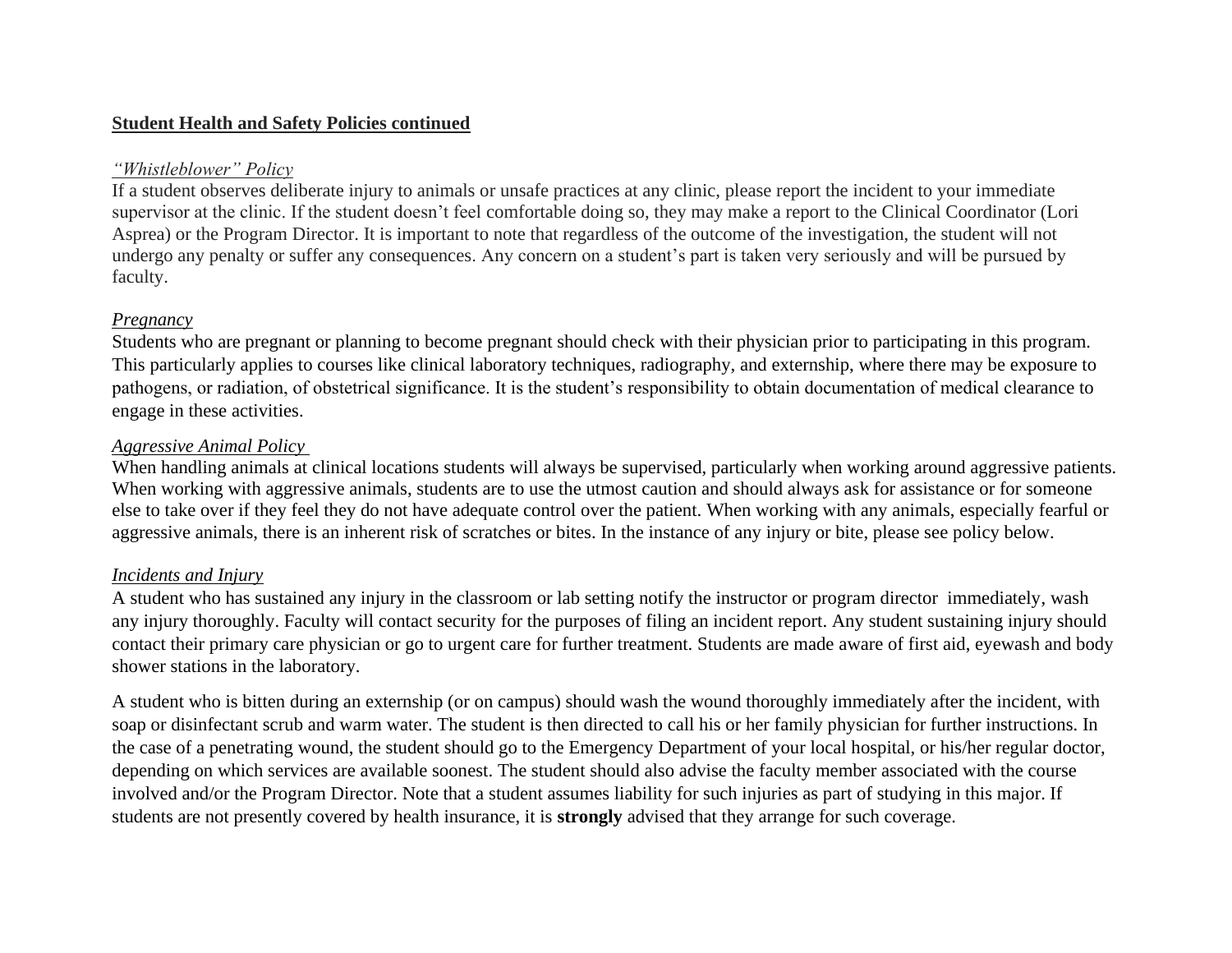### **Educational Services**

If you are a student with a documented disability or learning-related medical condition, or think you may have a disability, and will need accommodations, academic adjustments, auxiliary aids, or other services, please contact Marie Fatscher in Disability Support Services (Post Hall, Lower Level, C10) at 516-299-3057 or [marie.fatscher@liu.edu](mailto:marie.fatscher@liu.edu) to request services, accommodations or for additional information. Additional information is also available on the DSS website: [www.liu.edu/post/dss](http://www.liu.edu/post/dss)

The Center for Healthy Living offers supportive psychological and nutritional services Monday – Friday 9 am to 5 pm and is located in Post Hall, Lower Level – South Entrance (parking lot side of building.) Additional information is available by emailing [post](mailto:post-healthyliving@liu.edu)[healthyliving@liu.edu](mailto:post-healthyliving@liu.edu) or calling Lynne Schwartz at (516) 299-4162. During COVID, many services will be provided online.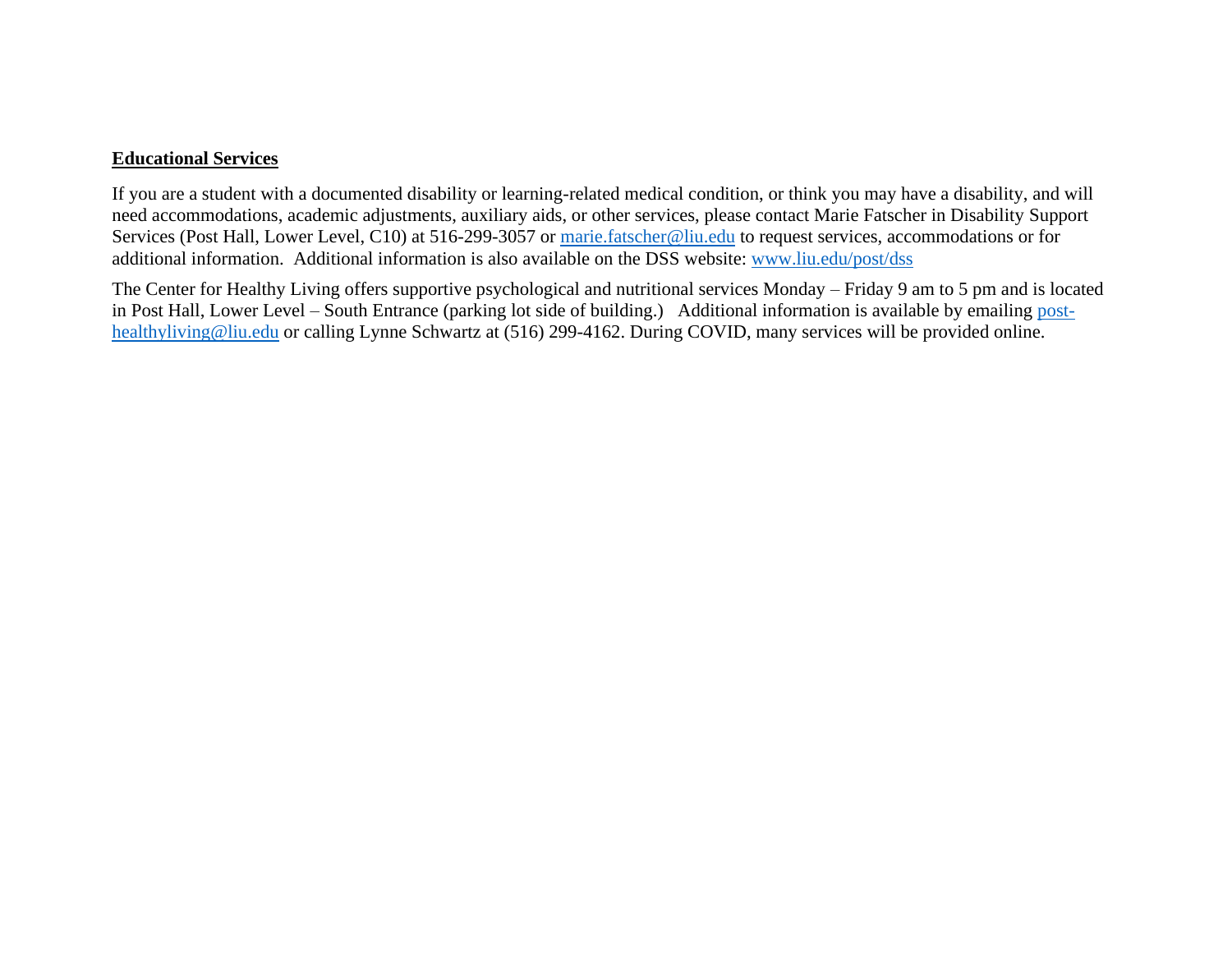| Term: Fall 1                                  |                | Credits per    |                |  | Term: Spring 1                            |                | Credits per    |                  |  |
|-----------------------------------------------|----------------|----------------|----------------|--|-------------------------------------------|----------------|----------------|------------------|--|
|                                               |                | classification |                |  |                                           | classification |                |                  |  |
| Course Number & Title                         |                | $Cr$ LAS       | Maj            |  | Course Number & Title                     | Cr             | LAS            | Maj              |  |
| BMS 97 Outbreak! (Core-First Year Seminar)    | $\overline{3}$ | 3              | 3              |  | MTH 3 College Algebra & Trig (Core-       | $\overline{4}$ | 4              |                  |  |
|                                               |                |                |                |  | Quantitative Reasoning)                   |                |                |                  |  |
| BIO 103 Biology I (Core – Thematic Cluster 3  | $\overline{4}$ | $\overline{4}$ | $\overline{4}$ |  | BIO 104 General Biology II (Core -        | $\overline{4}$ | 4              | 4                |  |
| or $4$ cr)                                    |                |                |                |  | Scientific Inquiry and the Natural World) |                |                |                  |  |
| <b>ENG 001 Composition (Core – Writing I)</b> | 3              | 3              |                |  | ENG 002 Composition: Argument &           | 3              | $\overline{3}$ |                  |  |
|                                               |                |                |                |  | Analysis (Core - Writing II)              |                |                |                  |  |
| VST 101 Introduction to Veterinary Sciences   | 3              |                | 3              |  | VST 102 Veterinary Hospital Procedures    | $\overline{2}$ |                | $\overline{2}$   |  |
|                                               |                |                |                |  | and Practices (VST 101)                   |                |                |                  |  |
| POST 101 Post Foundation (Core)               |                |                |                |  |                                           |                |                |                  |  |
| VST 201 Anatomy and Physiology of             | 3              |                | 3              |  | VST 203 Anatomy and Physiology of         | 3              |                | 3                |  |
| <b>Domestic Animals I</b>                     |                |                |                |  | <b>Domestic Animals II</b>                |                |                |                  |  |
| Term credit total:                            | 17             | 11             | 13             |  | Term credit total:                        | 16             | 11             | $\boldsymbol{9}$ |  |
| Term: Fall 2                                  |                | Credits per    |                |  | Term: Spring 2                            |                | Credits per    |                  |  |
|                                               |                | classification |                |  |                                           |                | classification |                  |  |
| Course Number & Title                         | Cr             | LAS            | Maj            |  | Course Number & Title                     | Cr             | LAS            | Maj              |  |
| Core - Perspectives on World Cultures         | 3              | 3              |                |  | VST 211 Veterinary Clinical Laboratory    | 3              |                | 3                |  |
|                                               |                |                |                |  | Techniques                                |                |                |                  |  |
| CHM 3 Principles of Chemistry I               | 4              | 4              | $\overline{4}$ |  | CHM 4 Principles of Chemistry II          | $\overline{4}$ | 4              | $\overline{4}$   |  |
| <b>Liberal Arts Elective</b>                  | 3              | 3              |                |  | <b>Liberal Arts Elective</b>              | 3              | $\overline{3}$ |                  |  |
| VST 202 Vet. Toxicology & Pharmacology        | 3              |                | 3              |  | VST 214 Veterinary Nursing II             | 3              |                | $\overline{3}$   |  |
| (VST 102)                                     |                |                |                |  |                                           |                |                |                  |  |
| VST 204 Veterinary Nursing I                  | 3              |                | 3              |  | VST 237 Animal Behavior                   | 3              |                | 3                |  |
| <b>Term credit total:</b>                     | <b>16</b>      | 10             | 10             |  | Term credit total:                        | 16             | $\overline{7}$ | 13               |  |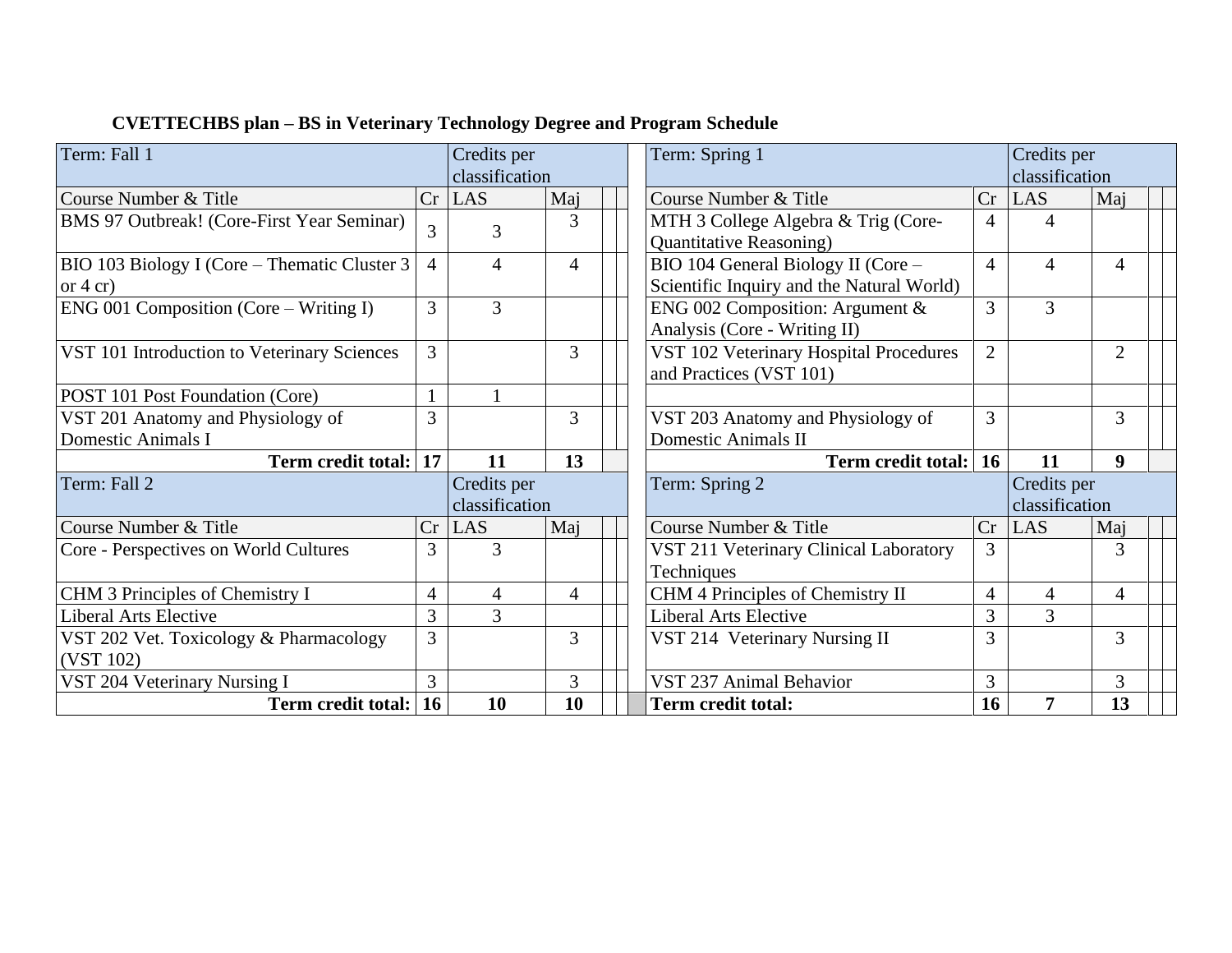# **Veterinary Technology cont.**

| Term: Fall 3                                                                          |                | Credits per<br>classification |                |  | Term: Spring 3 |                                                        | Credits per<br>classification |          |                       |  |
|---------------------------------------------------------------------------------------|----------------|-------------------------------|----------------|--|----------------|--------------------------------------------------------|-------------------------------|----------|-----------------------|--|
| Course Number & Title                                                                 | Cr             | <b>LAS</b>                    | Maj            |  |                | Course Number & Title                                  | Cr                            | LAS      | Maj                   |  |
| <b>Liberal Arts Elective</b>                                                          | 3              | 3                             |                |  |                | <b>Liberal Arts Elective</b>                           | $\overline{3}$                | 3        |                       |  |
| VST 213 Veterinary Externship I                                                       | 3              |                               | $\mathfrak{Z}$ |  |                | VST 403 Veterinary Nursing III                         | 4                             |          | 4                     |  |
| VST 215 Vet Disease and Parasitology                                                  | 3              |                               | 3              |  |                | VST 212 Large Animal Hlth, Dis. &<br>Nursing (VST 203) | $\overline{3}$                |          | 3                     |  |
| <b>Liberal Arts Elective</b>                                                          | 3              | 3                             |                |  |                | Core(Power, institutions and structure)                | 3                             | 3        |                       |  |
| <b>BMS 90 Microbiology for Health Sciences</b>                                        | 4              | 4                             | 4              |  |                |                                                        |                               |          |                       |  |
| <b>Term credit total:</b>                                                             | 16             | 10                            | <b>10</b>      |  |                | <b>Term credit total:</b>                              | 13                            | 6        | 7                     |  |
| Term: Fall 4                                                                          |                | Credits per<br>classification |                |  | Term: Spring 4 |                                                        | Credits per<br>classification |          |                       |  |
| Course Number & Title                                                                 | Cr             | LAS                           | Maj            |  |                | Course Number & Title                                  | Cr                            | LAS      | Maj                   |  |
| VST 401 Lab Animals/Non-trad pets                                                     | 3              |                               | 3              |  |                | VST 404 Vet. Dentistry and Nutrition<br>(VST 403)      | $\overline{2}$                |          | $\mathcal{D}_{\cdot}$ |  |
| VST 402 Veterinary Externship II (VST 213)                                            | $\overline{4}$ |                               | $\overline{4}$ |  | 402)           | VST 405 Veterinary Externship III (VST                 | 5                             |          | 5                     |  |
| PSY 1 General Psychology (Core-Self,<br>Society and Ethics)                           | 3              | 3                             |                |  |                | VST 406 Veterinary Capstone (VST 403)                  | $\overline{2}$                |          | $\overline{2}$        |  |
| VST 236 - Elective                                                                    |                |                               |                |  |                | <b>VST Elective</b>                                    | 3                             |          | $\overline{3}$        |  |
| Core – Creativity Media and the Arts                                                  | 3              | 3                             |                |  |                |                                                        |                               |          |                       |  |
| Term credit total:                                                                    | 14             | 6                             | 8              |  |                | Term credit total:                                     | 12                            | $\bf{0}$ | 12                    |  |
|                                                                                       |                |                               |                |  |                |                                                        |                               |          |                       |  |
| Credits: 120<br><b>Program Totals:</b>                                                |                | Liberal Arts & Sciences: 61   |                |  |                | Major: $82(59 \text{ non-LAS})$                        |                               |          |                       |  |
| $Cr = \text{credits}$<br>$LAS = Liberal Arts & Sciences$<br>$Maj = major requirement$ |                |                               |                |  |                |                                                        |                               |          |                       |  |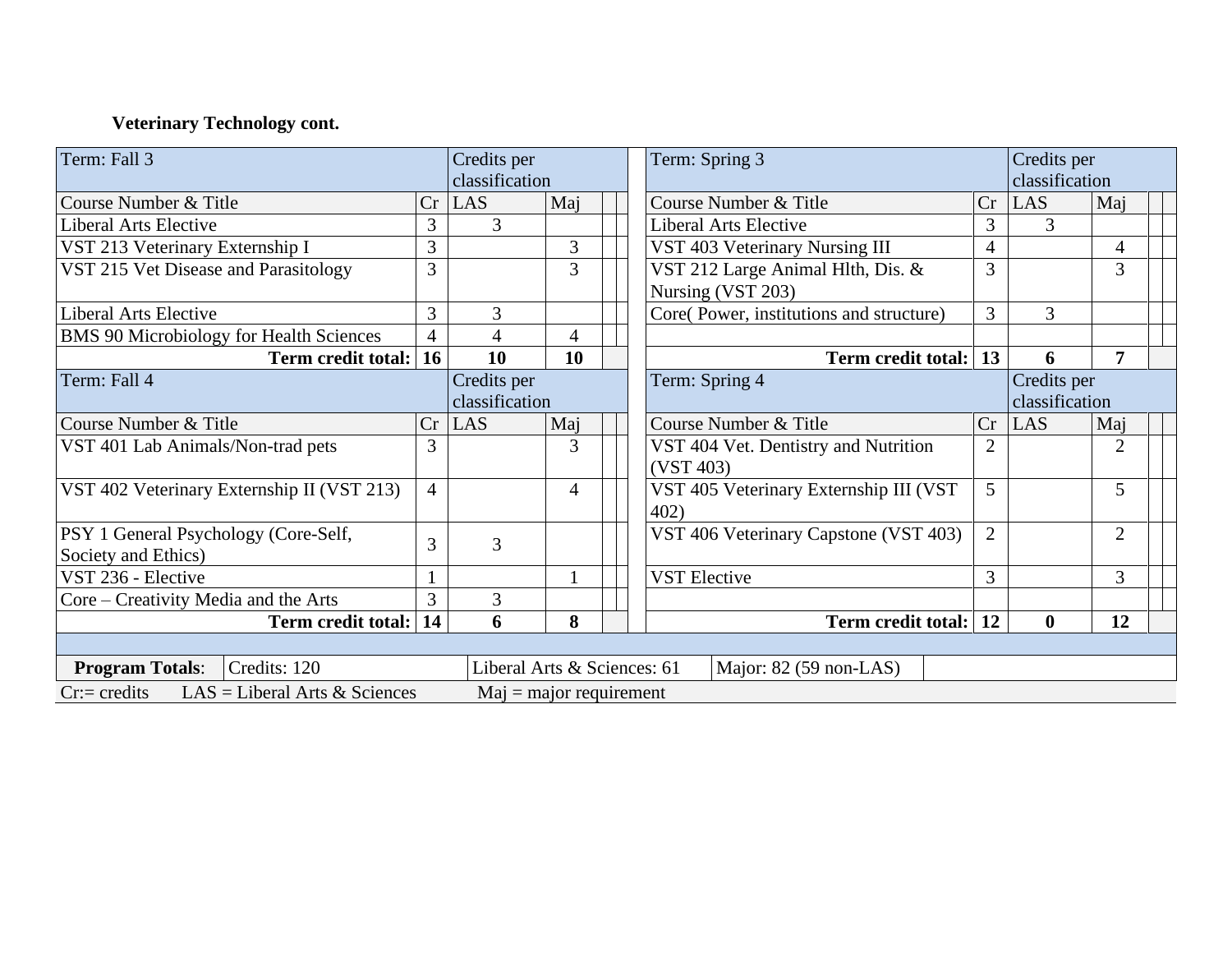# **Pre Vet Med CVETTECHBS plan – BS in Veterinary Technology Degree and Program Schedule with concentration in preveterinary medicine studies.**

| Term: Fall 1                                 |                        | Credits per    |                |  | Term: Spring 1                            |                | Credits per    |                  |  |
|----------------------------------------------|------------------------|----------------|----------------|--|-------------------------------------------|----------------|----------------|------------------|--|
|                                              |                        | classification |                |  |                                           |                | classification |                  |  |
| Course Number & Title                        | Cr                     | LAS            | Maj            |  | Course Number & Title                     | Cr             | LAS            | Maj              |  |
| BMS 97 Outbreak! (Core-First Year Seminar)   | 3                      | 3              | 3              |  | MTH 3 College Algebra & Trig (Core-       | $\overline{4}$ | 4              |                  |  |
|                                              |                        |                |                |  | Quantitative Reasoning)                   |                |                |                  |  |
| BIO 103 Biology I (Core – Thematic Cluster 3 | $\overline{4}$         | $\overline{4}$ | $\overline{4}$ |  | BIO 104 General Biology II (Core -        | $\overline{4}$ | $\overline{4}$ | $\overline{4}$   |  |
| or $4$ cr)                                   |                        |                |                |  | Scientific Inquiry and the Natural World) |                |                |                  |  |
| ENG 001 Composition (Core – Writing I)       | 3                      | 3              |                |  | ENG 002 Composition: Argument &           | 3              | $\overline{3}$ |                  |  |
|                                              |                        |                |                |  | Analysis (Core - Writing II)              |                |                |                  |  |
| VST 101 Introduction to Veterinary Sciences  | 3                      |                | 3              |  | VST 102 Veterinary Hospital Procedures    | $\overline{2}$ |                | $\overline{2}$   |  |
|                                              |                        |                |                |  | and Practices (VST 101)                   |                |                |                  |  |
| POST 101 Post Foundation (Core)              |                        | 1              |                |  |                                           |                |                |                  |  |
| VST 201 Anatomy and Physiology of            | $\overline{3}$         |                | 3              |  | VST 203 Anatomy and Physiology of         | 3              |                | 3                |  |
| Domestic Animals I                           |                        |                |                |  | <b>Domestic Animals II</b>                |                |                |                  |  |
| Term credit total:                           | 17                     | <b>11</b>      | 13             |  | <b>Term credit total:</b>                 | 16             | 11             | $\boldsymbol{9}$ |  |
| Term: Fall 2                                 |                        |                |                |  |                                           |                |                |                  |  |
|                                              |                        | Credits per    |                |  | Term: Spring 2                            |                | Credits per    |                  |  |
|                                              |                        | classification |                |  |                                           |                | classification |                  |  |
| Course Number & Title                        | Cr                     | LAS            | Maj            |  | Course Number & Title                     | Cr             | LAS            | Maj              |  |
| Core - Perspectives on World Cultures        | 3                      | 3              |                |  | VST 211 Veterinary Clinical Laboratory    | 3              |                | 3                |  |
|                                              |                        |                |                |  | Techniques                                |                |                |                  |  |
| CHM 3 Chemistry I                            | $\overline{4}$         | $\overline{4}$ | $\overline{4}$ |  | CHM 4 Chemistry II                        | $\overline{4}$ | $\overline{4}$ | $\overline{4}$   |  |
| VST 204 Veterinary Nursing 1                 | 3                      |                | 3              |  | VST 237 Animal Behavior                   | 3              |                | 3                |  |
| VST 202 Vet. Toxicology & Pharmacology       | 3                      |                | $\overline{3}$ |  | VST 214 Veterinary Nursing II             | 3              |                | 3                |  |
| (VST 102)                                    |                        |                |                |  |                                           |                |                |                  |  |
| PHY 11 College Physics I                     | $\boldsymbol{\Lambda}$ | $\overline{4}$ |                |  | PHY 12 College Physics II*                | $\overline{4}$ | $\overline{4}$ |                  |  |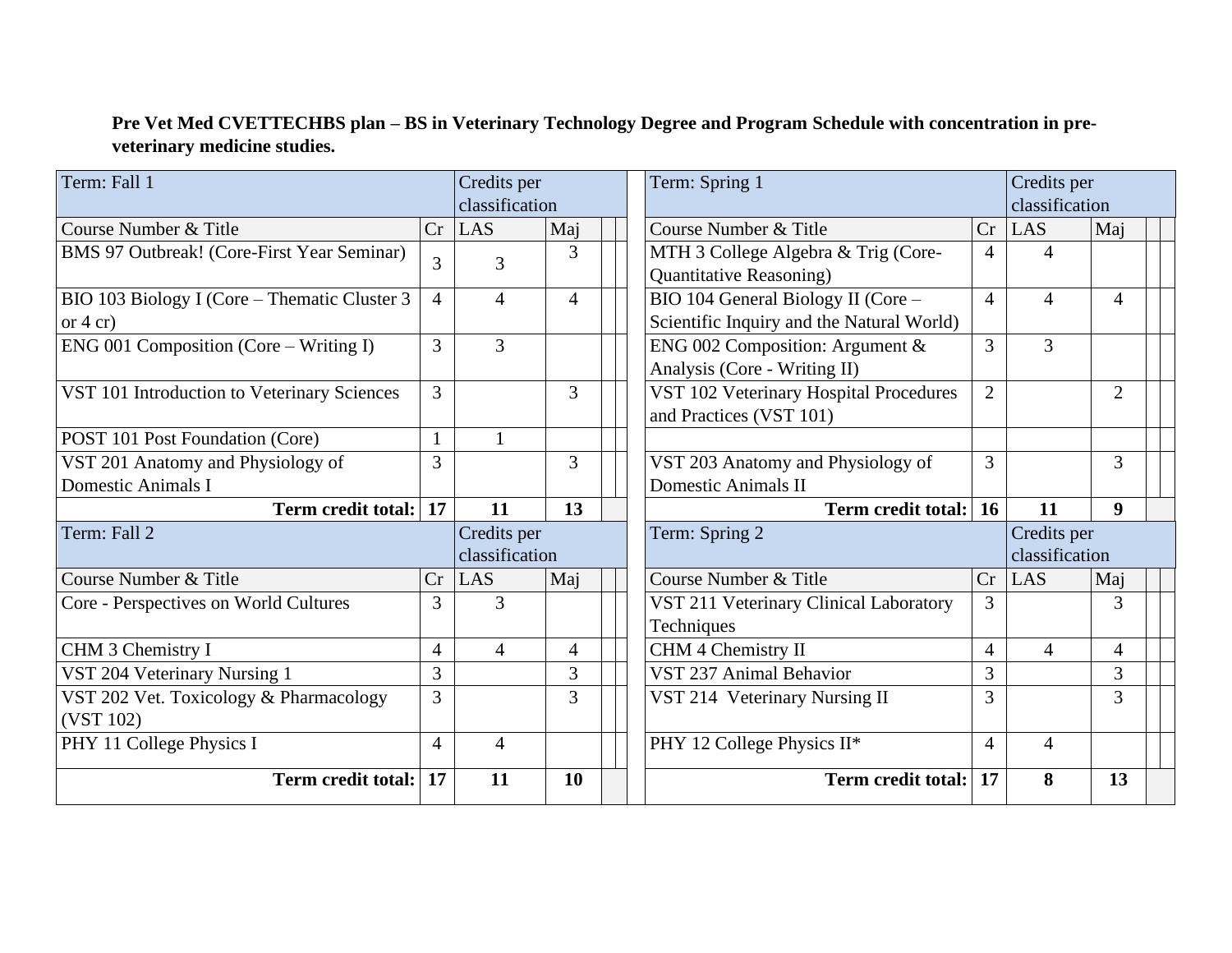# **Pre Veterinary Medicine Cont'd**

| Term: Fall 3                                                                                             |                | Credits per    |                |  |  | Term: Spring 3                          |                | Credits per    |                |  |
|----------------------------------------------------------------------------------------------------------|----------------|----------------|----------------|--|--|-----------------------------------------|----------------|----------------|----------------|--|
|                                                                                                          |                | classification |                |  |  |                                         | classification |                |                |  |
| Course Number & Title                                                                                    | Cr             | LAS            | Maj            |  |  | Course Number & Title                   | Cr             | LAS            | Maj            |  |
| CHM 21 Organic Chemistry I                                                                               | $\overline{4}$ | $\overline{4}$ |                |  |  | CHM 22 Organic Chemistry II*            | $\overline{4}$ | $\overline{4}$ |                |  |
| VST 213 Veterinary Externship I                                                                          | $\overline{3}$ |                | $\mathfrak{Z}$ |  |  | VST 403 Veterinary Nursing III          | $\overline{4}$ |                | $\overline{4}$ |  |
| VST 215 Vet Disease and Parasitology                                                                     | 3              |                | 3              |  |  | VST 212 Large Animal Hlth, Dis. &       | 3              |                | 3              |  |
|                                                                                                          |                |                |                |  |  | Nursing (VST 203)                       |                |                |                |  |
| <b>Liberal Arts Elective</b>                                                                             | 3              | 3              |                |  |  | Core(Power, institutions and structure) | 3              | 3              |                |  |
| <b>BMS 90 Microbiology for Health Sciences</b>                                                           | $\overline{4}$ | 4              | 4              |  |  | <b>CHM 71 Biochemistry</b>              | $\overline{4}$ | $\overline{4}$ |                |  |
| Term credit total:                                                                                       | 17             | 11             | 10             |  |  | Term credit total:                      | 18             | 11             | 7              |  |
| Term: Fall 4                                                                                             |                | Credits per    |                |  |  | Term: Spring 4                          |                | Credits per    |                |  |
|                                                                                                          |                | classification |                |  |  |                                         |                | classification |                |  |
| Course Number & Title                                                                                    | Cr             | LAS            | Maj            |  |  | Course Number & Title                   | Cr             | LAS            | Maj            |  |
| VST 401 Lab Animals/Non-trad pets                                                                        | 3              |                | 3              |  |  | VST 404 Vet. Dentistry and Nutrition    | $\overline{2}$ |                | $\overline{2}$ |  |
|                                                                                                          |                |                |                |  |  | (VST 403)                               |                |                |                |  |
| VST 402 Veterinary Externship II (VST 213)                                                               | $\overline{4}$ |                | $\overline{4}$ |  |  | VST 405 Veterinary Externship III (VST  | 5              |                | 5              |  |
|                                                                                                          |                |                |                |  |  | 402)                                    |                |                |                |  |
| PSY 101 General Psychology (Core-Self,                                                                   | 3              | 3              |                |  |  | VST 406 Veterinary Capstone (VST 403)   | $\overline{2}$ |                | $\overline{2}$ |  |
| Society and Ethics)                                                                                      |                |                |                |  |  |                                         |                |                |                |  |
| VST 236 - Elective                                                                                       |                |                |                |  |  | <b>VST Elective</b>                     | 3              |                | 3              |  |
| <b>BIO 121 Human Genetics</b>                                                                            | 3              | 3              |                |  |  | Core – Creativity Media and the Arts    | 3              | 3              |                |  |
| Term credit total:                                                                                       | 14             | 6              | 8              |  |  | <b>Term credit total:</b>               | 15             | $\overline{3}$ | 12             |  |
|                                                                                                          |                |                |                |  |  |                                         |                |                |                |  |
| Credits: 120<br>Liberal Arts & Sciences: 61<br><b>Program Totals:</b><br>Major: $82(59 \text{ non-LAS})$ |                |                |                |  |  |                                         |                |                |                |  |
| $LAS = Liberal Arts & Sciences$<br>$Cr = \text{credits}$<br>$Maj = major requirement$                    |                |                |                |  |  |                                         |                |                |                |  |

*\*Please speak with a member of the program faculty before registering for courses with an asterisk (\*).*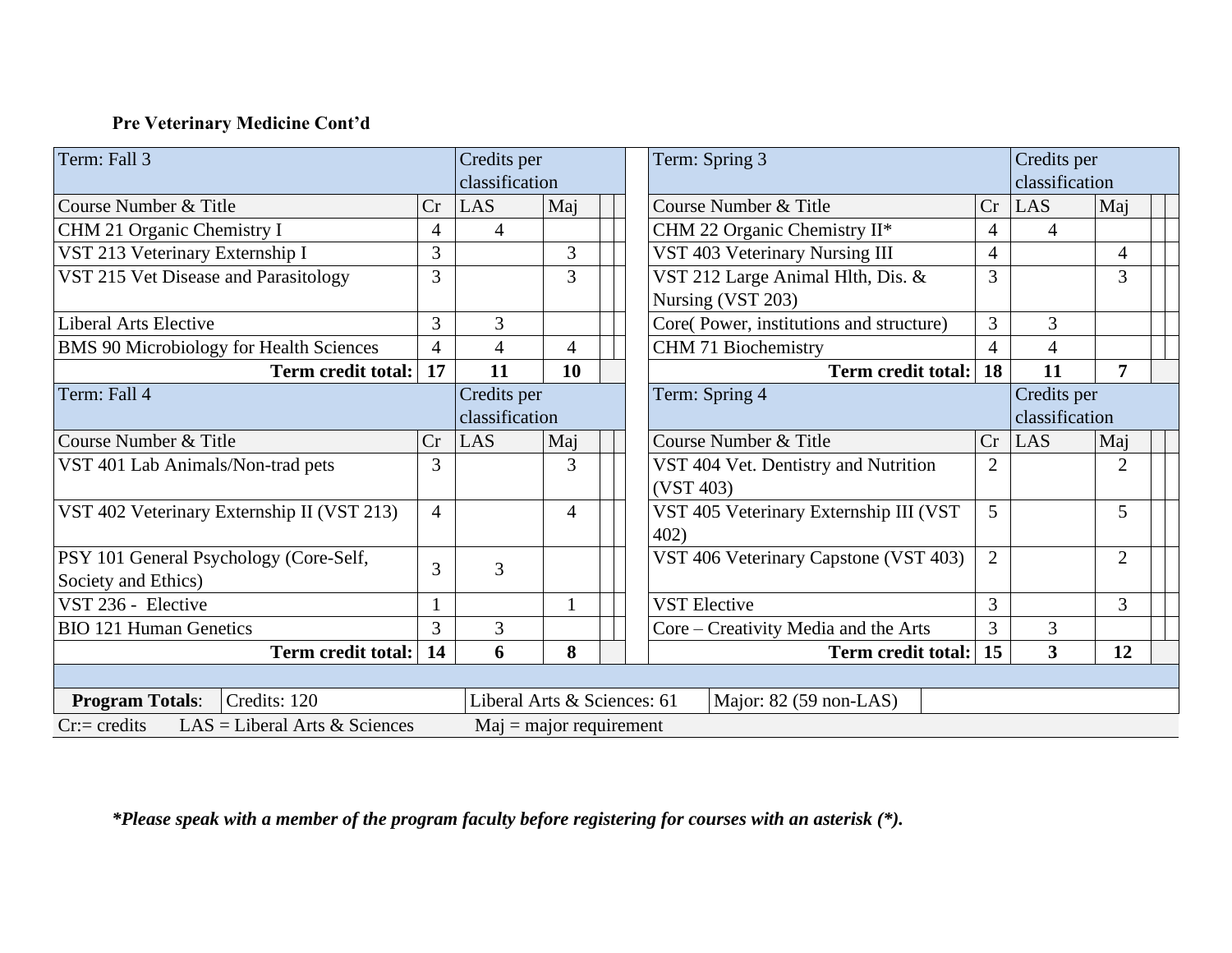### **Interruption of education**

In the event of an interruption of the course of study of more than one year, once the second semester of the third year is reached, the student will be required to take the final exam of any courses involving animal handling/nursing prior to when the student left, whether the course was originally passed or not. Since at this point in the curriculum the student is directly involved in the health and well-being of living creatures, it is essential to ensure that the interruption in the curriculum has not posed a threat to the student's ability to participate in clinical activities. If there is a gap of more than three years between the student's exit from and proposed reentrance into the program, VST courses beyond the first year must be retaken.

### **ESSENTIAL SKILLS**

As a part of your program, you will need to prove that you have attained acceptable performance on EACH essential skill. A list of the essential skills will be given to you in VST 101 Introduction to Veterinary Science.

You will be given a task inventory with places for faculty to check off on the skills. A text you will need for all of your courses will explain how the various hands-on skills are graded.

YOU ARE RESPONSIBLE FOR KEEPING THE TASK INVENTORY, AND MAKING SURE IT IS COMPLETED. IF IT IS NOT COMPLETED, YOU CANNOT GRADUATE, AS WE WILL NOT BE ABLE TO CERTIFY THAT YOU COMPLETED YOUR WORK. At the end of your last semester, you will make a copy of the sheets for your records, and we will keep the originals. If you are having any difficulty completing your essential skills inventory please see Dr. Sturtz or Lori Asprea immediately.

### **The Clinical Components of the Veterinary Technology Program**

A series of courses introduce students to topics in small, large, exotic and research animal technology. Specific areas of study include veterinary anesthesia, nursing, dentistry, imaging, pharmacology, internal medicine, nursing, laboratory techniques and animal handling. Students participate in three semesters of externship, during which time they will receive hands-on training supervised by an LVT, and monitored by Program Faculty.

New York State law permits students in an approved program to perform the duties of a licensed technician during this internship under the supervision of a licensed professional. It is acceptable for students to perform these skills while the program is in its preaccreditation phase as long as they are under direct supervision of an LVT.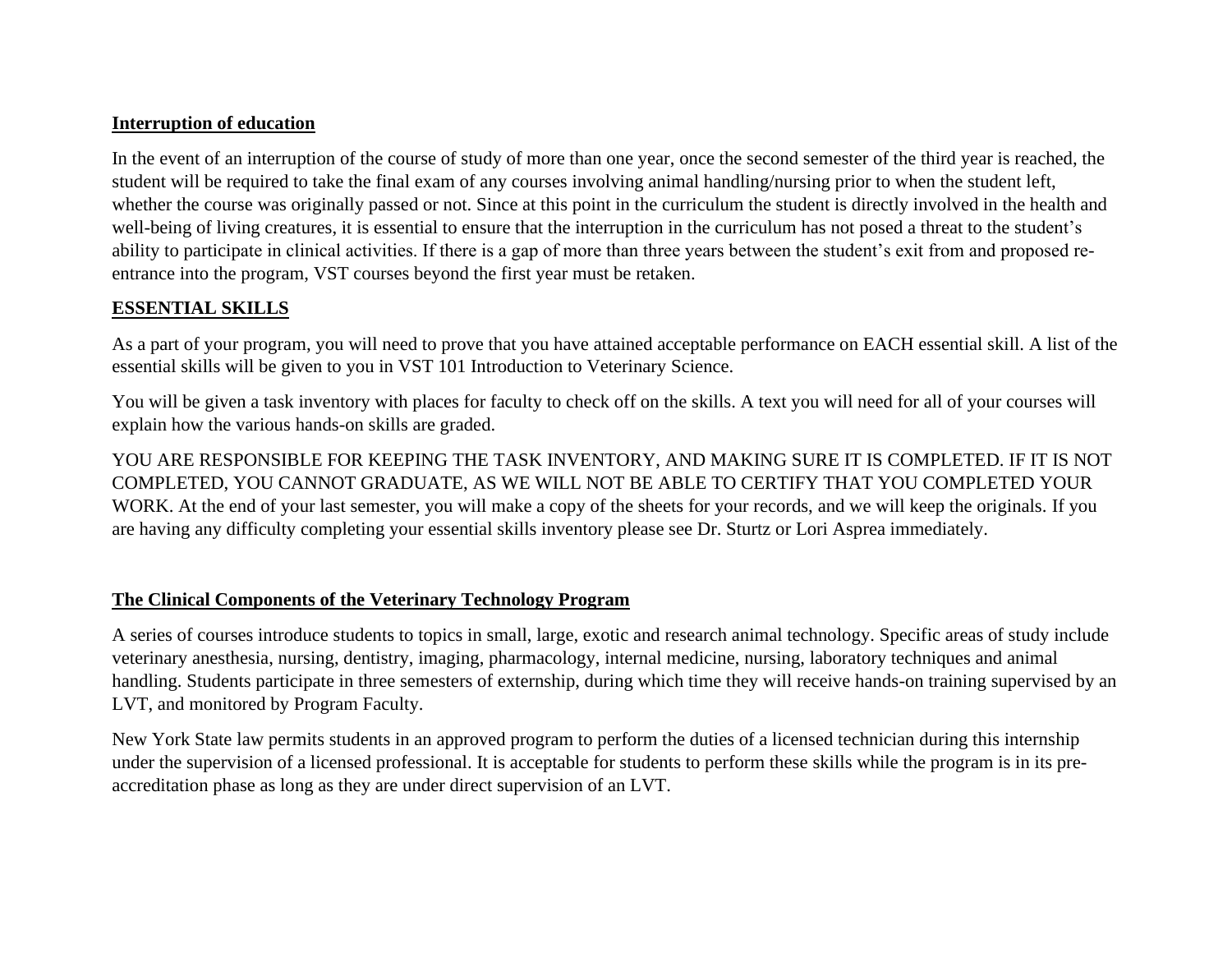*Note that this does not include locations where the student is a paid employee. As a result, externship requirements cannot be fulfilled at a student's place of current employment. In addition, learning new skills is an important feature of externships, so externship sites where the student has worked before offers little new learning opportunities, and is not appropriate.*

Hands-on work with animals will occur off-campus. All externships sites are off-campus. Some of our practicum sites are relatively local, and others involve some travel. For example, there are some placements in Manhattan. Every effort will be made to place you in a practicum site near where you live. However, this is not always possible.

Some externship sites have requirements that involve vaccinations, specific uniforms or protective gear, or other necessities. These are not always reimbursed by the site, so please be aware of this potential additional cost.

Due to the highly competitive nature and limited number of externship locations, students who, for whatever reason, decline to assume or choose to leave an assigned externship site, or are refused or dismissed by an externship site coordinator at a given facility before or during the course of an externship, are not guaranteed placement at a new externship site for that same semester. Failure to complete an externship during a given semester may result in a one year delay in a student's progression through the program.

In order to complete externship hours, students will participate in three rotations. The first rotation of 150 hours will occur in the Fall 3 semester. The second rotation of 180 hours will occur in the Fall 4 semester, and the final rotation of 180 hours will occur in the Spring 4 semester.

Please be aware that for our Large Animal course, hands-on skills will be taught off-campus. Students are responsible for the costs of transit and accommodation, and there is an additional laboratory fee.

We hold the ability to work with patients and at externship sites as a privilege. It is expected that students will be respectful team players, contributing to a positive work atmosphere. Any student who is reported to act in an unprofessional manner will be called to discuss the incident with the Program Director. Actions stemming from this meeting can range from a written letter of apology from the student to a requirement to repeat the externship. A second incident will result in immediate failure of the course, and possible expulsion from the Program (depending on the egregiousness of the violation).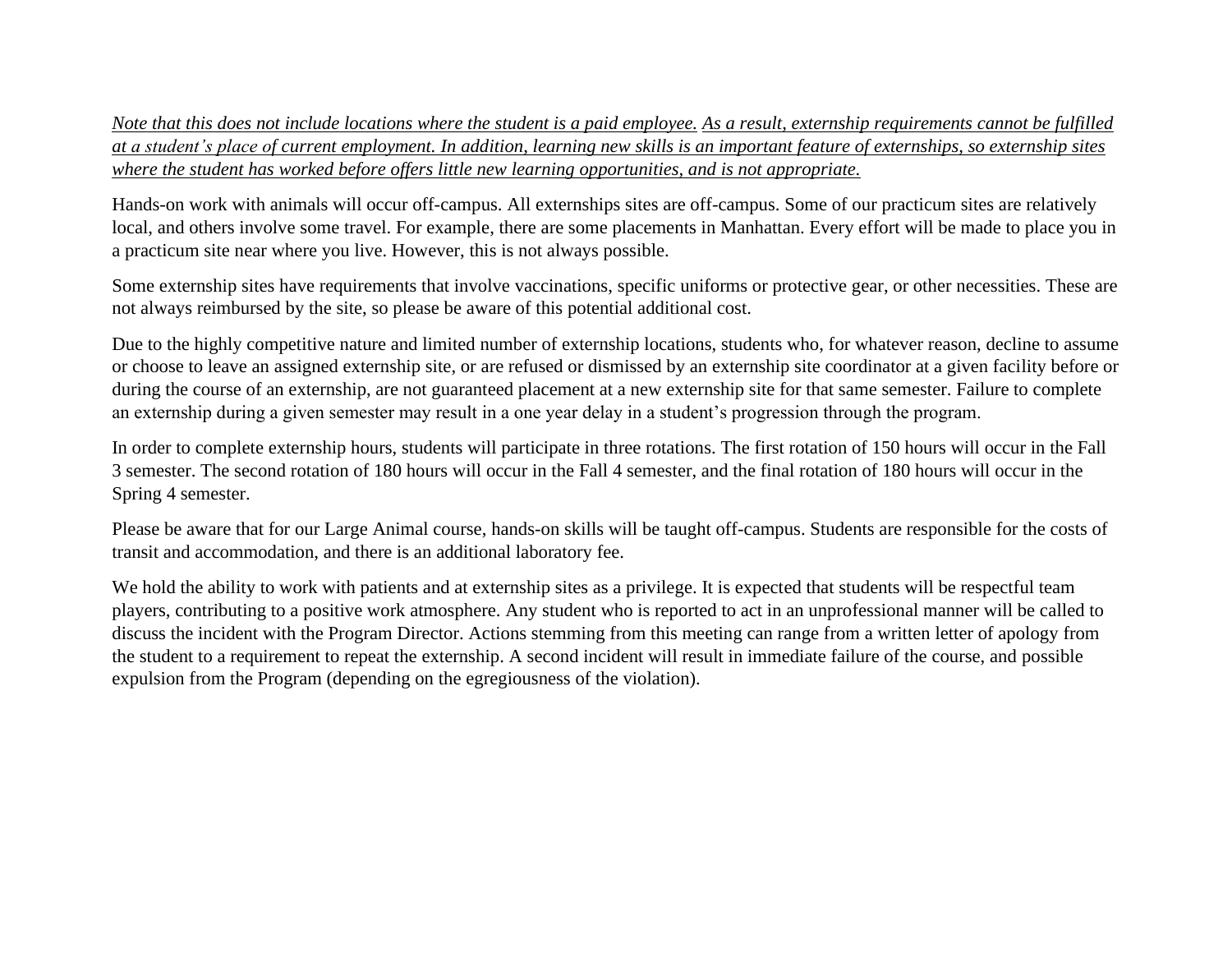### **Rules for Laboratory and Animal-Contact Activities**

Students are required to wear either a white lab coat with surgical scrub tops during laboratory and animal-contact classes, or a scrub top and scrub pants. Clean scrub tops and pants are required for working with animals either on or off-campus. Students are required to follow the protocols of each externship in terms of dress and scheduling.

Students may not use clothes worn at another animal facility that have not been freshly washed before coming to class, lab or externship. Closed-toe shoes with a non-skid surface are required. A watch with a second hand and stethoscopes are also required (the latter only if working with live animals on that day). If fingernails, jewelry, or body earrings/piercings are deemed by faculty or staff to be interfering with animal handling or student safety, students will be asked to shorten nails and/or remove jewelry. Nail polish and artificial nails are strongly discouraged. No hanging earrings or those with a diameter larger than a dime will be permitted during laboratory and animal-handling sessions. Facial jewelry/piercings must be removed (temporarily) while working with animals. These requirements are for student and animal safety.

Students inappropriately attired will be asked to leave the laboratory. The student must also follow the dress code of their externship site when completing their internship. The first violation will result in dismissal from that class or that day of externship; in the latter case, the clinical hours will have to be made up by the student, at the convenience of the practicum site. A second will result in dismissal from class or clinic and the event recorded as an unexcused absence. A third violation will result in an F in the course; this may also lead to dismissal from the program, after student discussion with the program director.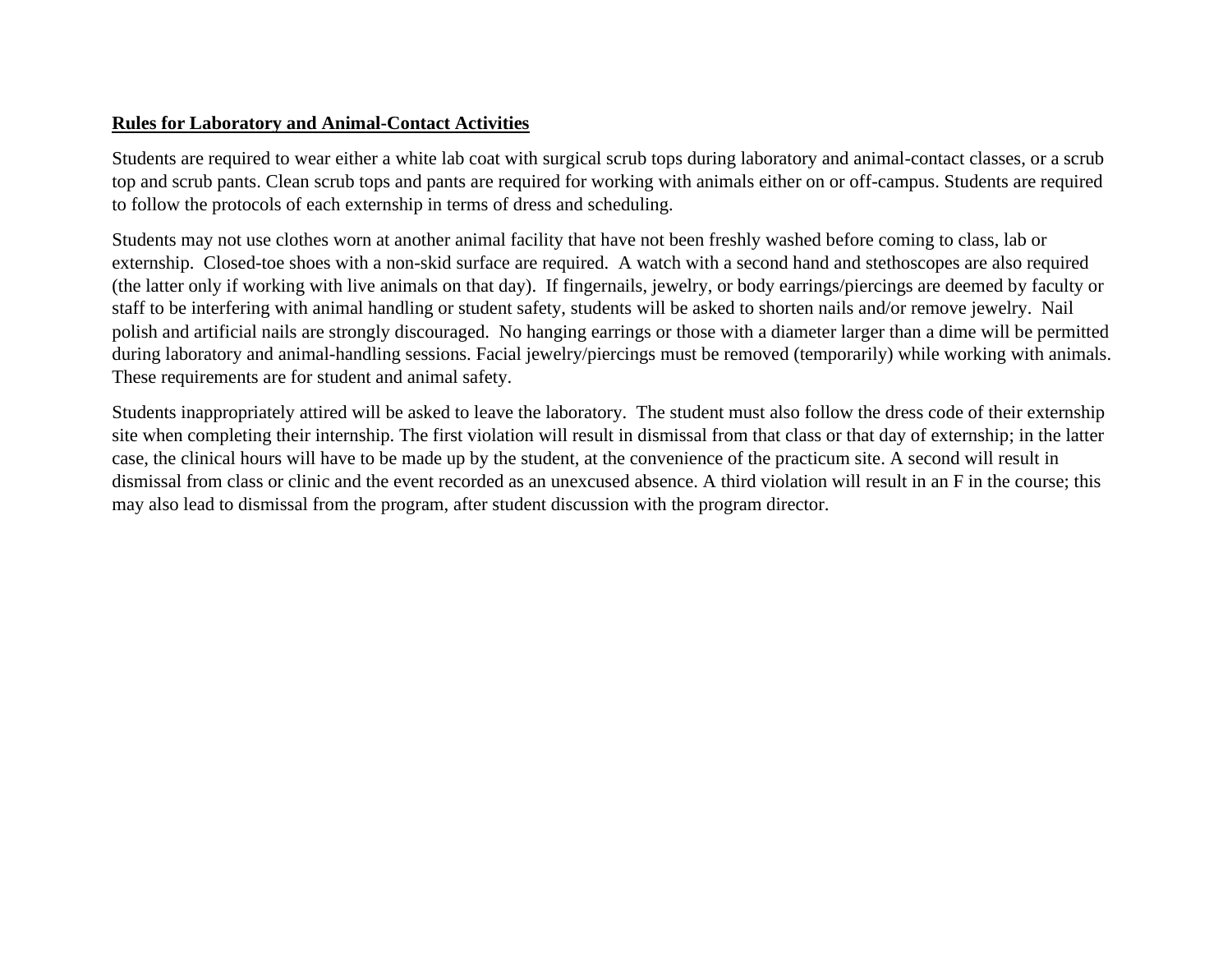### **Grade Requirements**

Students must earn a grade of C+ (78%) or better in all veterinary technology courses and natural science courses in the curriculum in order to proceed to the following sequential class. A passing grade in a lecture/laboratory course requires that a student receive a C+ or better in BOTH the lecture and laboratory components of the course. Students must also demonstrate competence in essential skills associated with each course. Students who do not pass all of the essential skills required for a given class will not earn a passing grade for that class.

**A VST course in which the student does not attain a C+ may be re-taken once. The next sequential course cannot be taken until the requisite grade is attained. A student who achieves less than a C+ grade in a VST course after two attempts will be**  dismissed from the program. In certain cases, readmission following remediation courses MAY be the basis for readmission, after a one-year period from the dismissal. NOTE: students dismissed from the program are NOT dismissed from the University automatically. See the LIU catalogue for specifics on University probation or expulsion regulations.

Students who find it difficult to meet the academic demands of their coursework are strongly encouraged to take advantage of the LIU Post peer mentoring and tutoring capabilities. Tutoring can be effective for any student, whether carrying an A or a D in the course; it helps focus, and it makes an "appointment" for study, which can help with time management.

As is true in any academic setting, the time to ask for help is before a problem with grades arises, not after. The moment that students feel that they are having difficulty keeping up with or processing the material, they should contact their course lecturer right away. They can contact the program director as well.

### **Scheduling**

Certain courses will have a few classes that meet off-campus, taking advantage of the renowned veterinary facilities in our area. These meetings will not necessarily occur during the regularly scheduled class time, although every effort will be made to do so. Students are responsible for their own transportation, and are required to arrive in a timely manner. These additional meetings will be noted well in advance.

Similarly, observation at off-campus sites or field trips may be planned. These also will be scheduled well in advance and will be listed in the syllabus. Note that some of these events may fall on a different day from a regular class. You are responsible for checking the syllabus thoroughly at the beginning of every class in every semester, so that you can plan accordingly.

The Program wants to assure that each student has a full, rich educational experience. We try to make class schedules as accommodating as we can. However, particularly when we are working with outside clinics or agencies, we do not always have much flexibility. Therefore,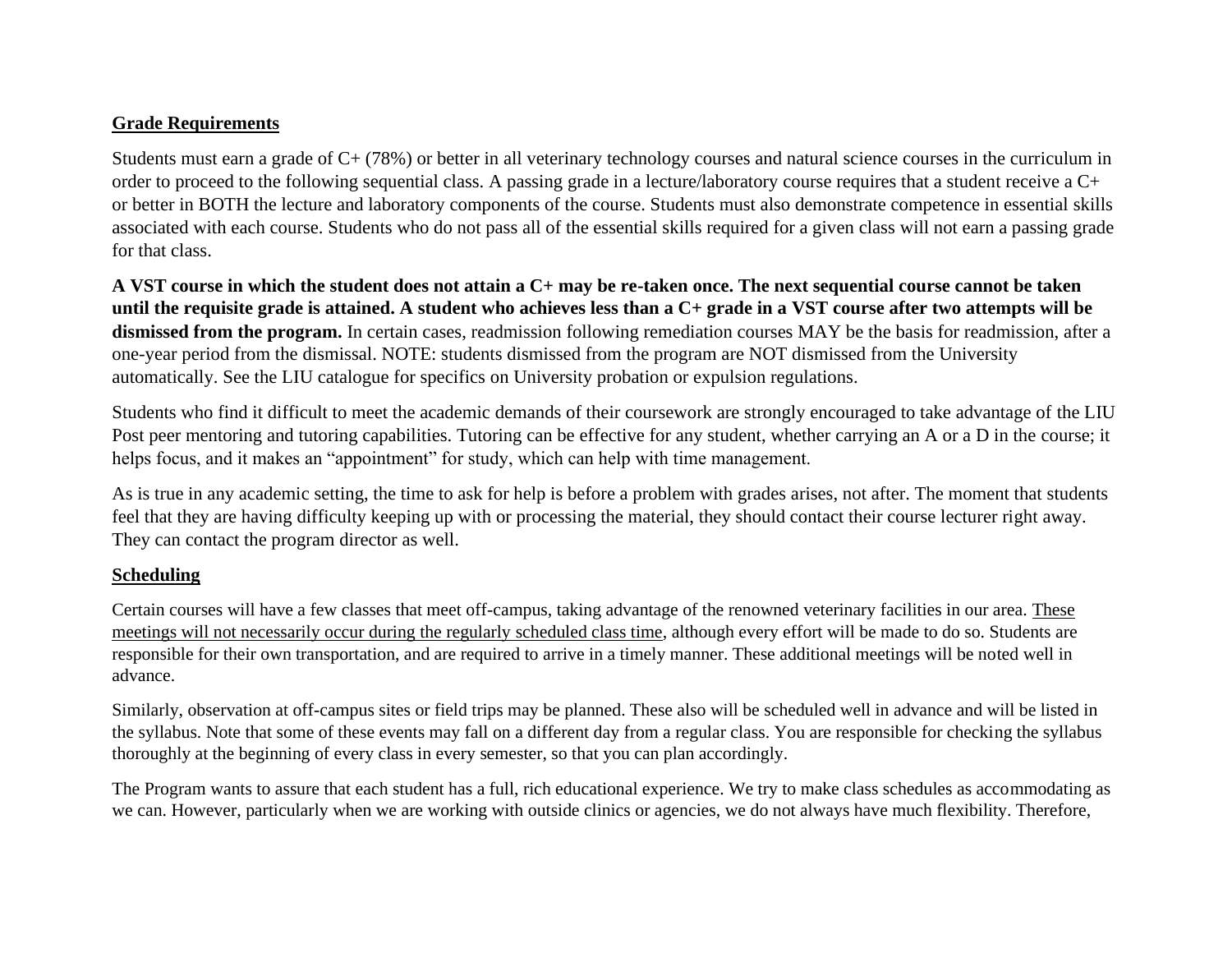registration for a veterinary technology course includes the recognition that time and location will be different for some classes, and it is the student's responsibility to keep to that schedule.

Any difficulty in scheduling must be discussed two weeks IN ADVANCE with the instructor prior to the particular class involved.

# **Media**

Cell phones must be turned off during all lectures and laboratories, unless authorized in advance by the instructor. Cell phones are not permitted at any time within any animal care facility/laboratory area/externship site. Photography in the laboratory, in any class involving the presence of live animals, or at any externship, will result in an F in the class and dismissal from the program. Cell phones must be placed in a provided receptacle during all examinations, and may not be retrieved until the student has handed in the examination.

**No student is permitted to post anything on social media that relates to specific animals or externships, including but not limited to Facebook, Twitter, Google Groups, Instagram and/or Snapchat. This includes text and images. Penalties will range from failure of the class associated with the item to expulsion from the Program.**

### **School Supplies**

Please be aware that medical record entries if on paper must be in blue or black ink only where written records are used. The same holds true for examinations, except in the case of exams graded via Scantron  $\odot$ , in which case a #2 pencil is required.

Four-function calculators will be provided for examinations when applicable. You are not permitted to use the calculator on your phone at any time. No calculator with a memory function is permitted.

The material in this handbook is intended to help guide you through your experience in this Program. You are also responsible for following the rules, regulations and protocols in the College Catalogue. Please make sure that you fully read and understand these materials, and ask any questions that occur to you. Lastly, please make sure to read and understand the information in each course's syllabus. The latter is crucial to your success.

At the end of this handbook you will find three forms that must be signed and returned to the Program Director during the second week of your first semester. Failure to do so is grounds for dismissal from the Program.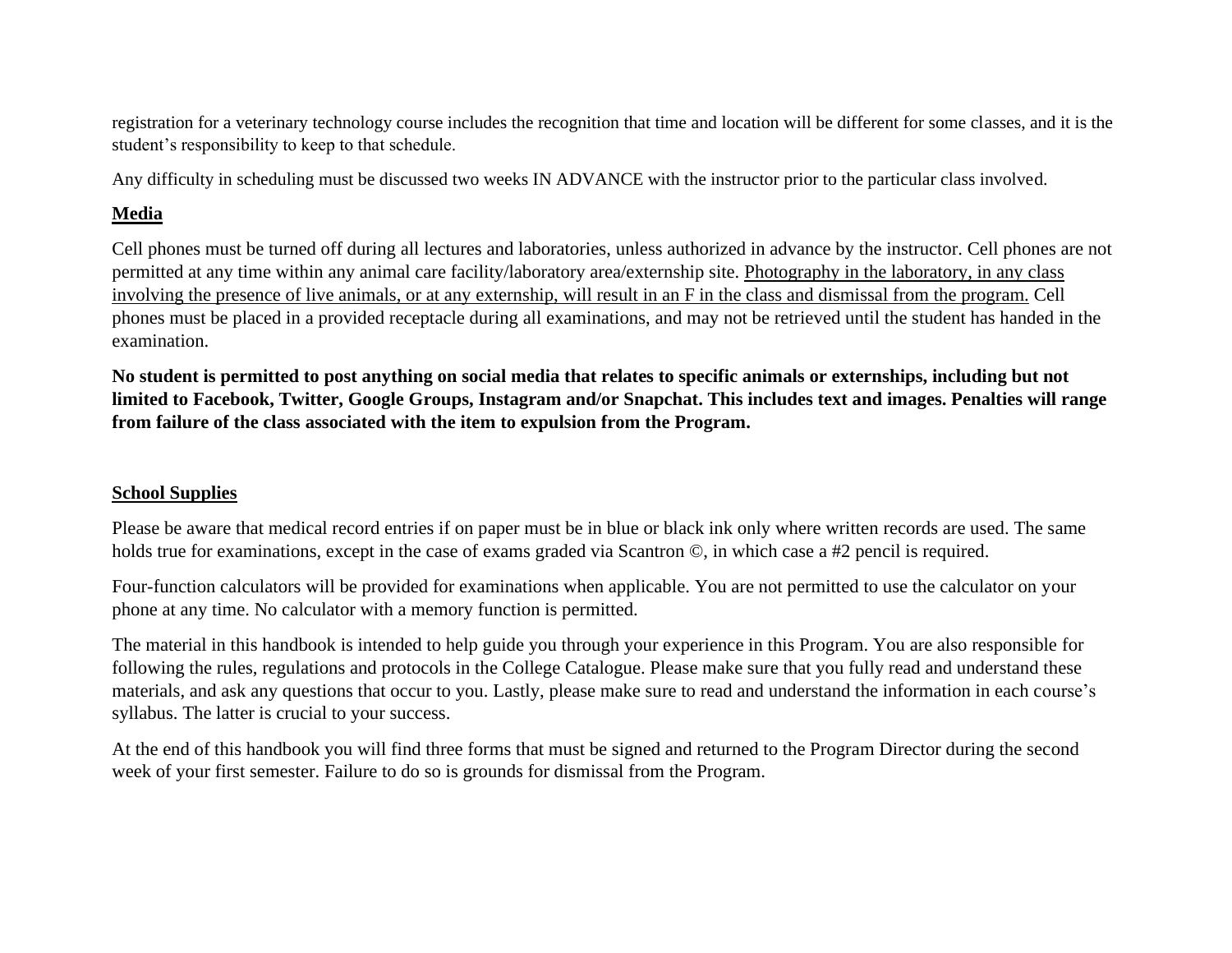### **Library Resources**

The library at CW Post provides a wide range of services in addition to housing books and other materials. It can be accessed at liu.cwp.libguides.com, or from the College website. You can look for specific titles or subject areas, request assistance with everything from how to put citations in a paper to special collections and archives. There are dozens of veterinary technology textbooks in the stacks, as well as books on reserve. In addition, students have access to the textbook holdings of the veterinary medical school. A FAQs page provides additional information. The library boasts computer terminals, classrooms, and information technology resources. There is also, notably, a snack bar.

### **Attendance and Academic Integrity**

We have already discussed the importance of professional behavior in the clinic. This is true in the classroom as well. Cheating on an examination and plagiarism connected to any written work are expressly prohibited, as are lateness to class and unexcused absence.

An instance of cheating or plagiarism results in a failing grade for the course. The student may be permitted to repeat the course in a future semester pending discussion with the Program Director, but expulsion from the Program may result depending on the seriousness of the offence. If a student is permitted to continue, but is found to be cheating or plagiarizing in another course, the student is automatically dismissed from the Program.

Lateness to class refers to any entrance into the room more than 5 minutes after the stated beginning of the class. Unexcused absence is any absence which is not supported by a signed note from a physician in the case of illness, a copy of a travel document in the case of emergency travel, or prior arrangement with the course professor.

The first failure to adhere to attendance and timeliness will result in a verbal warning from the professor, who will also inform the Program Director of the incident. Two latenesses count as one unexcused absence.

One unexcused absence results in the loss of one letter grade for the course. Two unexcused absences result in a failing grade.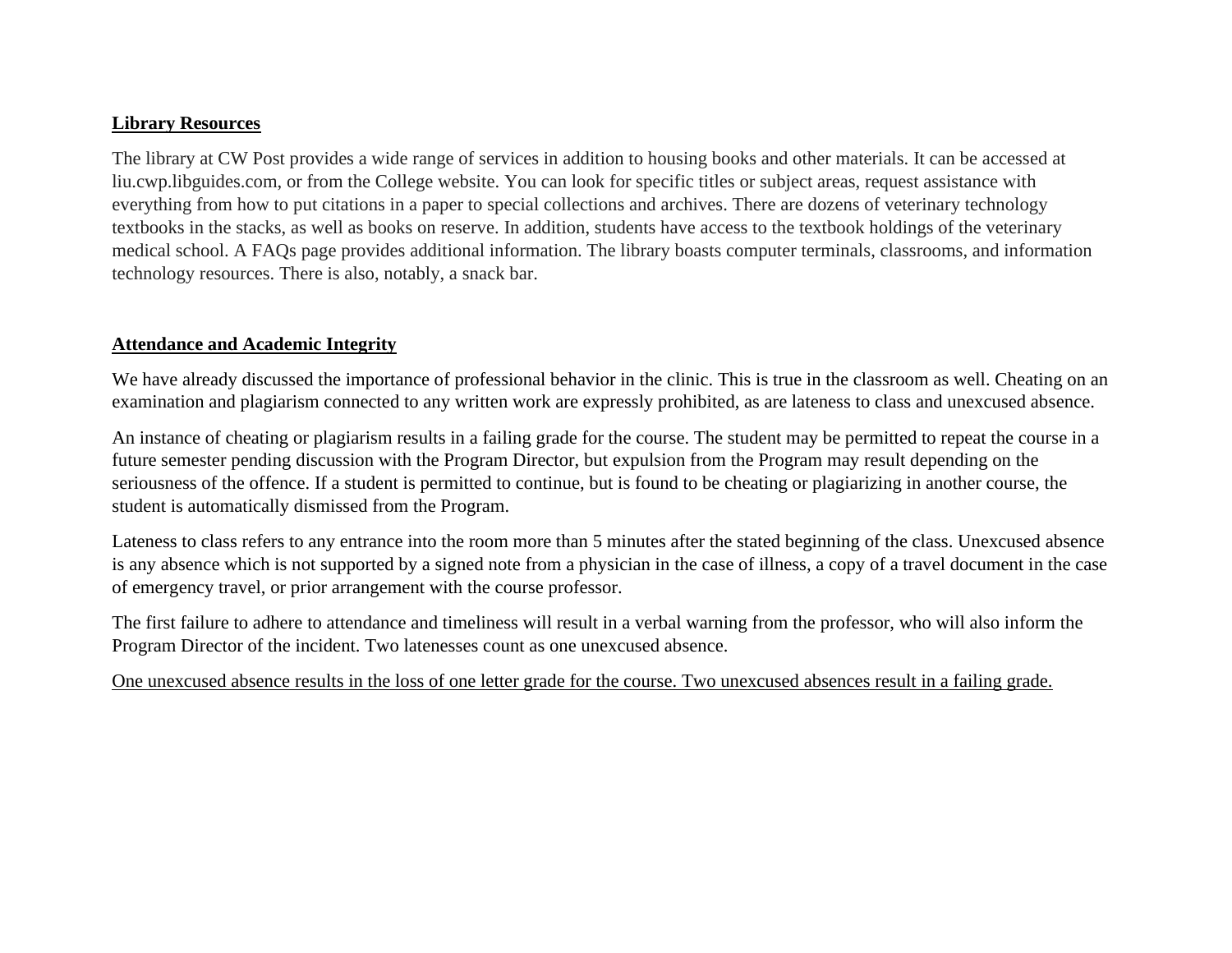### **Referral of student to Director or Dean for potential Dismissal**

The Program may refer a student to the Director or Dean for potential dismissal for any of the following reasons:

- 1. Inability to maintain the required GPA
- 2. Insubordination toward hospital personnel or college faculty
- 3. Failure to develop those qualities essential to the ethical practice of veterinary nursing
- 4. Absence without notification, excessive absenteeism and/or lateness
- 5. Falsification of any clinical documentation (ie: sign-in sheets, evaluations, etc.)
- 6. The use of drugs and/or alcohol during didactic or clinical hours
- 7. Removal of any hospital equipment. This includes needles, syringes, contrast material, medications, other medical/non-medical items or devices. Exceptions may be made if materials are sent home with the student for practice directly by the supervising technologist. At no time may this include sharps or drugs.

### **ACADEMIC PROBATION**

Students who do not meet the requirements of achieving a grade of C+ or better in a veterinary technology course will be given one more opportunity to improve their grade WHEN the course naturally is taught; that is, the student will need to wait until the following year if the course is only given once a year. If the student does not achieve the requisite grade on the second try, the student is dismissed from the Program.

In addition, a student must maintain an overall GPA of 2.8 to remain in the program.

A student who is dismissed from the Program may, if they wish, re-apply to enter the Program. The student will be placed on Academic Probation for the following semester. They must take at least one science class, carry 12 credits, and achieve an overall GPA of 2.8. In addition, they must achieve a C+ or better in the science course. The student must also write an essay regarding their interpretation of the circumstances that led to their academic difficulties, and how they expect to remediate them.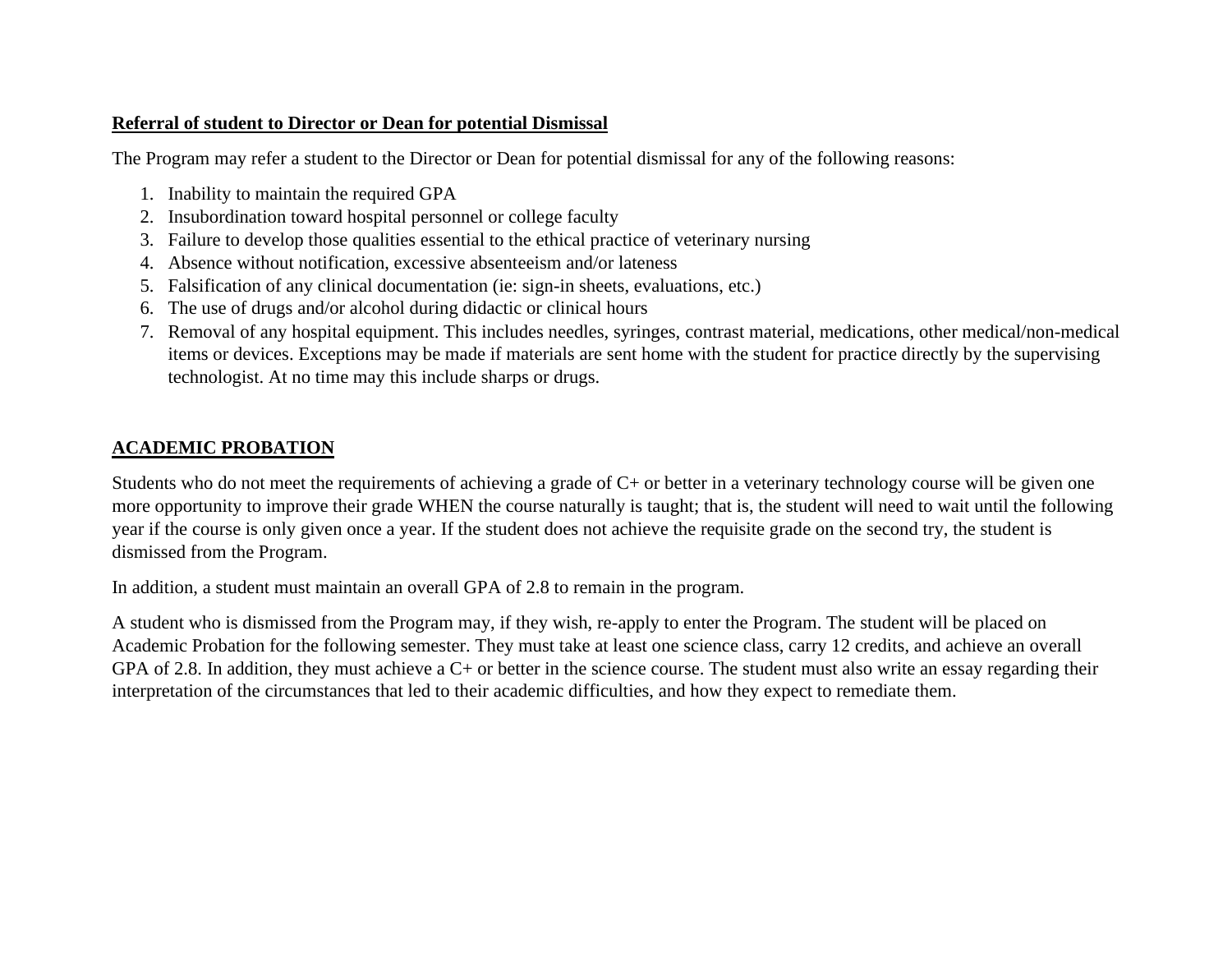## **ACADEMIC DISHONESTY: PLAGIARISM and CHEATING**

LIU Post's complete Academic Conduct Policy standard can be found on LIU's website at the address listed below: <https://www.liu.edu/CWPost/StudentLife/Services/Counseling/AcadPolicies/Conduct/Standards>

Plagiarism: representing in any academic activity the words or ideas of another as one's own (whether knowingly or in ignorance) without proper acknowledgement. This principle applies to texts published in print or on-line, to manuscripts, to your own work, and to the work of other students.

Cheating: Improper application of unauthorized materials, information, or study aids.

Facilitating Academic Dishonesty: assisting another to cheat, fabricate, or plagiarize.

Fabrication: falsification or invention of any information or citation in an academic activity.

Sabotage: this is understood as stealing, concealing, destroying or inappropriately modifying classroom or other instructional material, such as posted exams, library materials, laboratory supplies, or computer programs.

If, the instructor determines that a student has committed academic dishonesty by plagiarism, cheating, or in any other manner, the instructor has the right to:

- 1. Fail the student for that paper, project, assignment or examination
- 2. Fail the student for the course
- 3. Bring the student up on disciplinary charges for review by the School of Health Professions and Nursing and/or the Disciplinary Process as outlined at: <https://www.liu.edu/CWPost/StudentLife/Services/Counseling/AcadPolicies/Conduct/Disciplinary>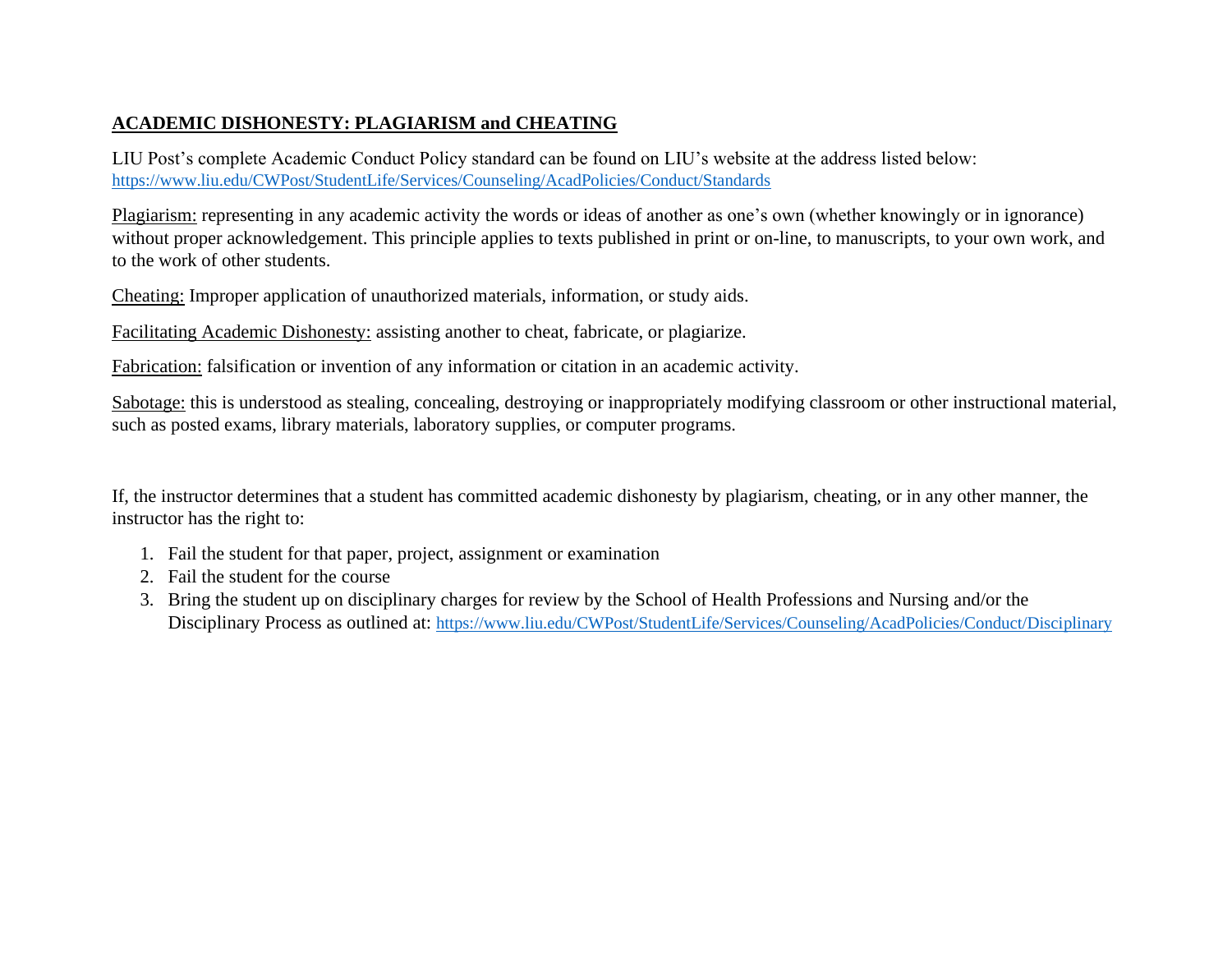### **Academic Appeals Process Policy**

The student may file an academic appeal (exam or course grade, evaluation, etc) through the following Grievance Procedure.

- 1. The student must first make an effort to resolve the matter with the course instructor. If there is no resolution with the instructor the student must file a formal grievance with the Program Director within ten days from meeting with the instructor.
- 2. The Program Director will schedule a meeting with the student within five days to make an attempt to resolve the matter. At this time the Program Director will also consult with the Instructor to discuss the matter at hand and attempt to resolve the matter. (The Program Director does not have the authority to change a grade.)
- 1. If there is still no resolution, the student must schedule an appointment with the Dean of the School of Health Professions and Nursing within 10 days of meeting with the Director. Prior to the meeting with the Dean the student must submit a written request to the Dean detailing the nature of the complaint and all methods that have been attempted to resolve the problem.
- 2. The Student will discuss the situation with the Dean. If no resolution of the situation is achieved at this meeting, the Dean may convene a meeting of The School of Health Professions and Nursing Ad Hoc Committee within fourteen days. The Committee will review the situation. The committee will make the decision and inform the student within three weeks.
- 3. If no decision is made or if the decision is unsatisfactory to the student he or she may petition the Campus Academic Standing Committee. The student's case will be placed on the committee's calendar and will be heard within four weeks.
- 4. The final recourse rests with the Vice President for Academic Affairs. The student must make an appointment with the Vice President within one week of the Academic Standing Committee's decision. The Vice President will meet with the student as his/her calendar permits and will make a prompt decision.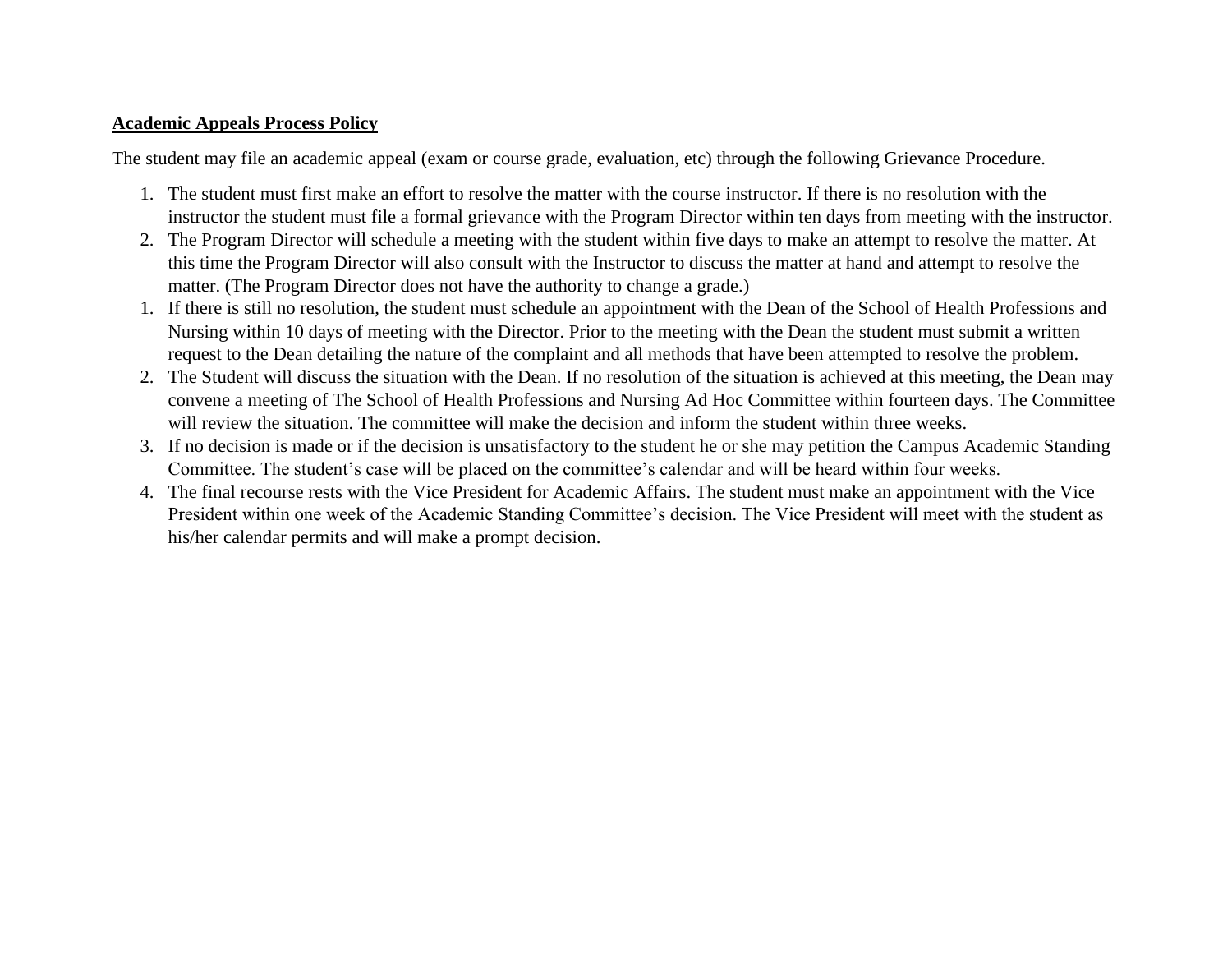### **General Information**

The Veterinary Technology Program is part of the School of Health Professions and Nursing. The Dean's Office is located in Life Sciences room 154. The main telephone number there is 516 299-2485.

The Director of the Veterinary Technology Program is Dr. Robin Sturtz. Her office is in the Life Science Building, in LS 02, and her telephone number is 516 299-2577. Her email address is [robin.sturtz@liu.edu.](mailto:robin.sturtz@liu.edu)

The Clinical Coordinator of the Veterinary Technology Program is LVT Lori Asprea. Her office is in the Life Science Building, in LS 02, and her telephone number is 516 299-3603. Her email address is [lori.asprea@liu.edu.](mailto:lori.asprea@liu.edu)

For Public Safety issues, you may dial 2222 when on campus. If you are calling from the off campus, dial 516 299-2222. Please refer to the website for general questions, at<http://liu.edu/CWPost/Public-safety>

If there are any questions regarding academics, please discuss them with the professor of the course involved first. If any questions remain, please email Dr. Sturtz for an appointment, and we can discuss things further. If you have a concern, we want to hear about it and try to help.

Hillwood Commons houses several venues for food, including the cafeteria, as well as lounges and a movie theater. It is also the site of the campus bookstore, and the Student Life office.

County busses run from stops around campus to both the Hicksville and the Glen Cove LIRR stations. Schedules are posted at each stop.

Please let us know what we can do to help make your experience here rewarding and stimulating!

ACKNOWLEDGEMENT OF RECEIPT AND UNDERSTANDING OF STUDENT HANDBOOK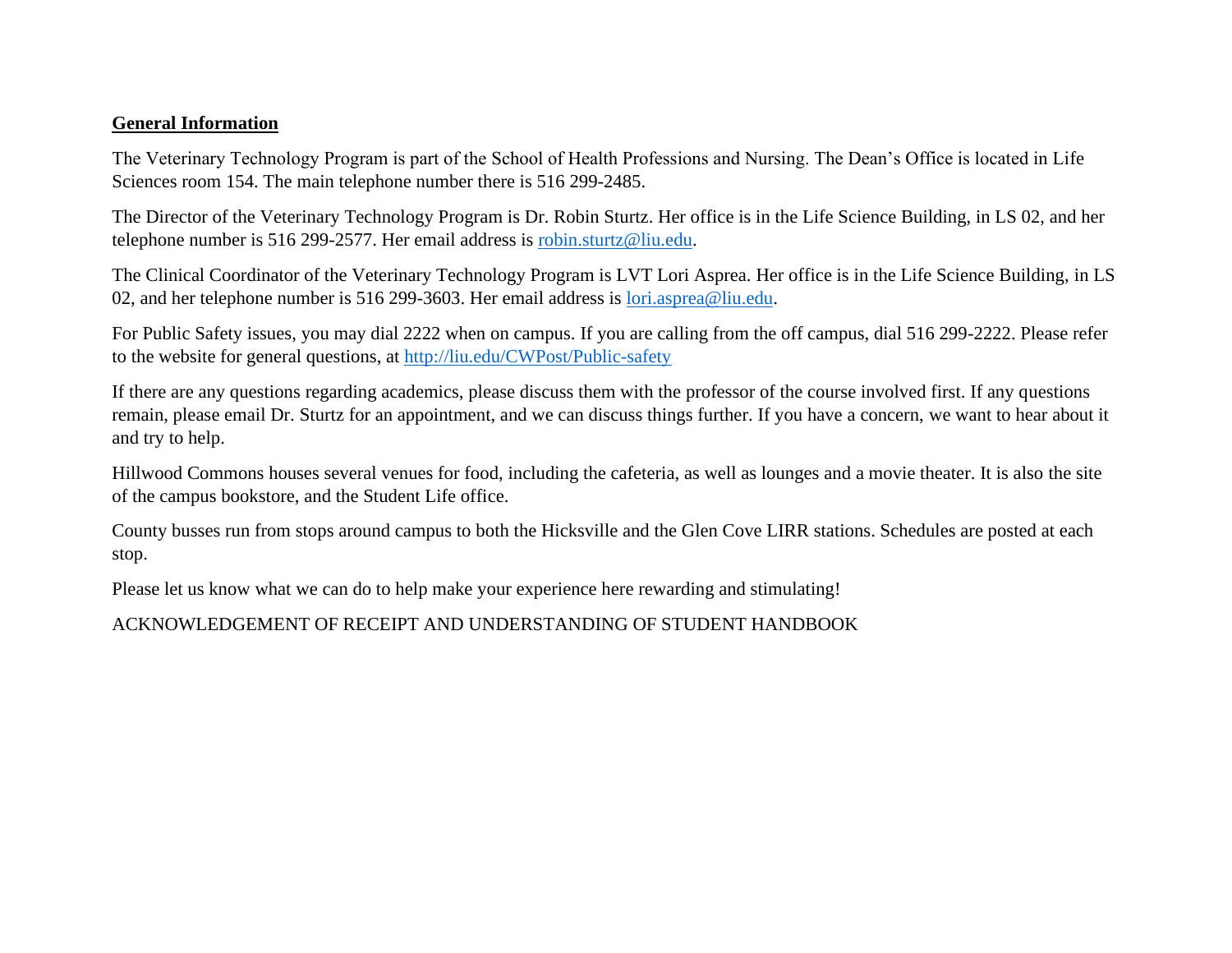I, \_\_\_\_\_\_\_\_\_\_\_\_\_\_\_\_\_\_\_\_\_\_\_\_\_\_\_\_\_\_\_\_\_\_\_\_, have read and understood the LIU-Post Veterinary Technology Handbook. I understand that I am expected to abide by its regulations and requirements. I further agree that I will approach my instructor or the Program Director if I have any questions about any of the material contained herein.

Name:

| Signature: |  |
|------------|--|
|            |  |

Date: \_\_\_\_\_\_\_\_\_\_\_\_\_\_\_\_\_\_\_\_\_

# ACCEPTANCE/DECLINATION OF VACCINATION

I, \_\_\_\_\_\_\_\_\_\_\_\_\_\_\_\_\_\_\_\_\_\_\_\_\_\_\_\_\_\_\_\_, am aware that for my own and the public health, there are certain vaccinations that I should consider having. With my doctor's clearance, I should have vaccines for the following:

Hepatitis B: an infectious disease that is contagious among people, particularly those in close proximity such as a classroom or a workplace. Hepatitis can be spread by blood or other body fluids, so health care workers are particularly at risk. There are several strains of hepatitis; your doctor will tell you which if any are indicated.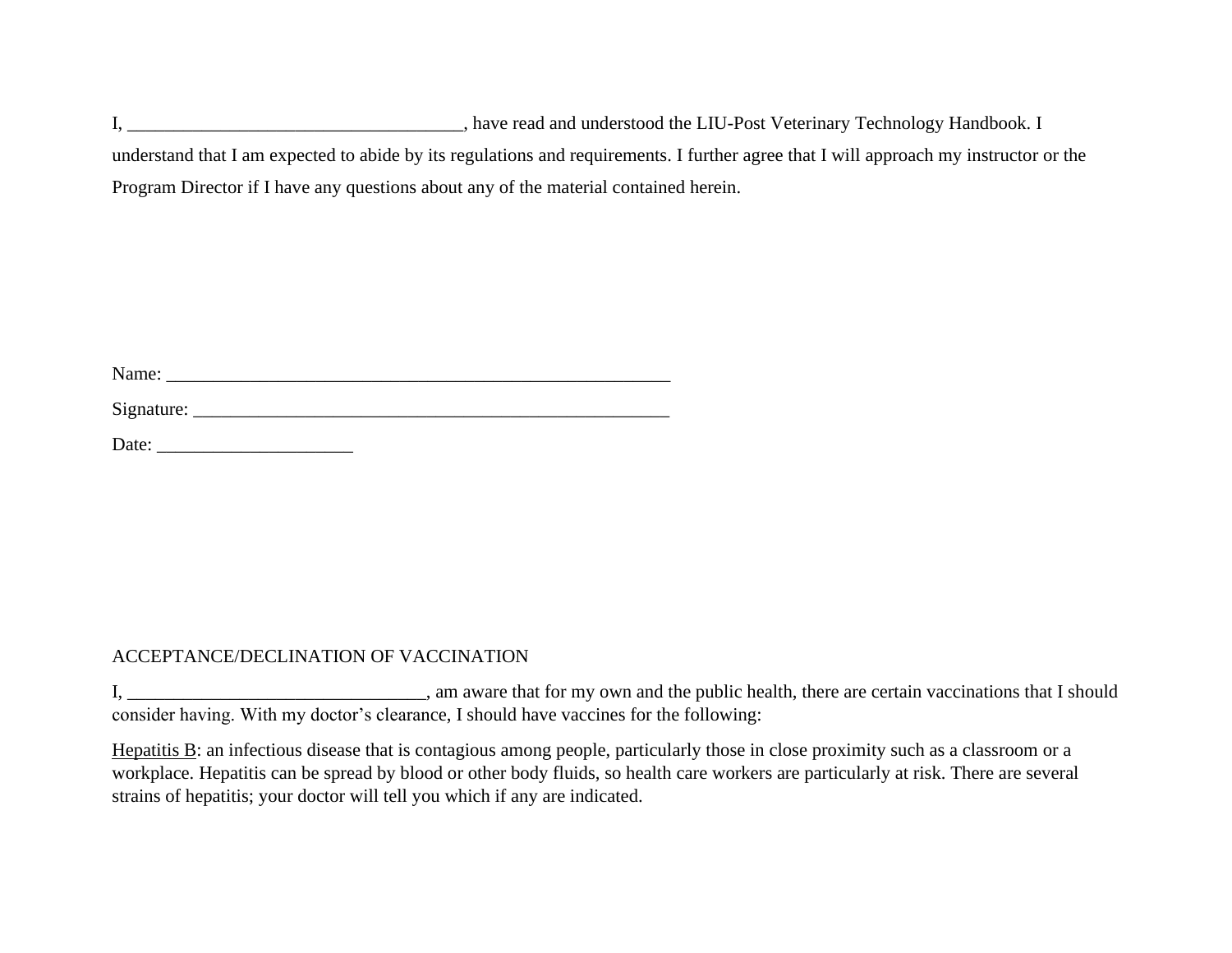Tetanus: Tetanus is a condition that can be contracted from contact with a person, animal, or even inanimate object which is contaminated. The disease is potentially fatal, and most people should receive the vaccine every ten years.

Rabies: In working with animals, it is difficult to avoid being bitten at some point. Rabies is a fatal, incurable viral disease that can be contracted from any infected mammal. It is usually spread by bite. **As an animal care professional, it is strongly advised that students obtain the preventive vaccine series (three separate injections).** 

Please check the following boxes as appropriate:

[ ] I had a hepatitis \_\_\_\_\_ (strain) vaccine on \_\_\_\_\_\_\_\_\_\_ (date)

[] I had a tetanus vaccine on \_\_\_\_\_\_\_\_\_\_\_\_\_.

[ ] I had a rabies preventive vaccine series on \_\_\_\_\_\_\_\_\_\_\_\_\_\_\_\_\_\_\_\_\_\_\_\_\_\_\_\_\_\_\_\_ (indicate all three dates if the series was completed, or the dates of any of the vaccines taken so far)

[] I decline vaccination for hepatitis and accept the attendant risks

[ ] I decline vaccination for tetanus and accept the attendant risks

[ ] I decline vaccination for rabies and accept the attendant risks

## NOTE THAT SOME CLINICS MAY REQUIRE THESE OR OTHER VACCINATIONS OR MEDICAL CONSULTATIONS. THESE REQUIREMENTS MUST BE MET AS WELL.

Name \_\_\_\_\_\_\_\_\_\_\_\_\_\_\_\_\_\_\_\_\_\_\_\_\_\_ Signature \_\_\_\_\_\_\_\_\_\_\_\_\_\_\_\_\_\_\_\_\_\_\_\_\_\_\_\_\_\_\_

Witness \_\_\_\_\_\_\_\_\_\_\_\_\_\_\_\_\_\_\_\_\_\_\_\_\_\_\_\_\_\_\_\_\_ Date \_\_\_\_\_\_\_\_\_\_\_\_\_\_\_\_\_\_